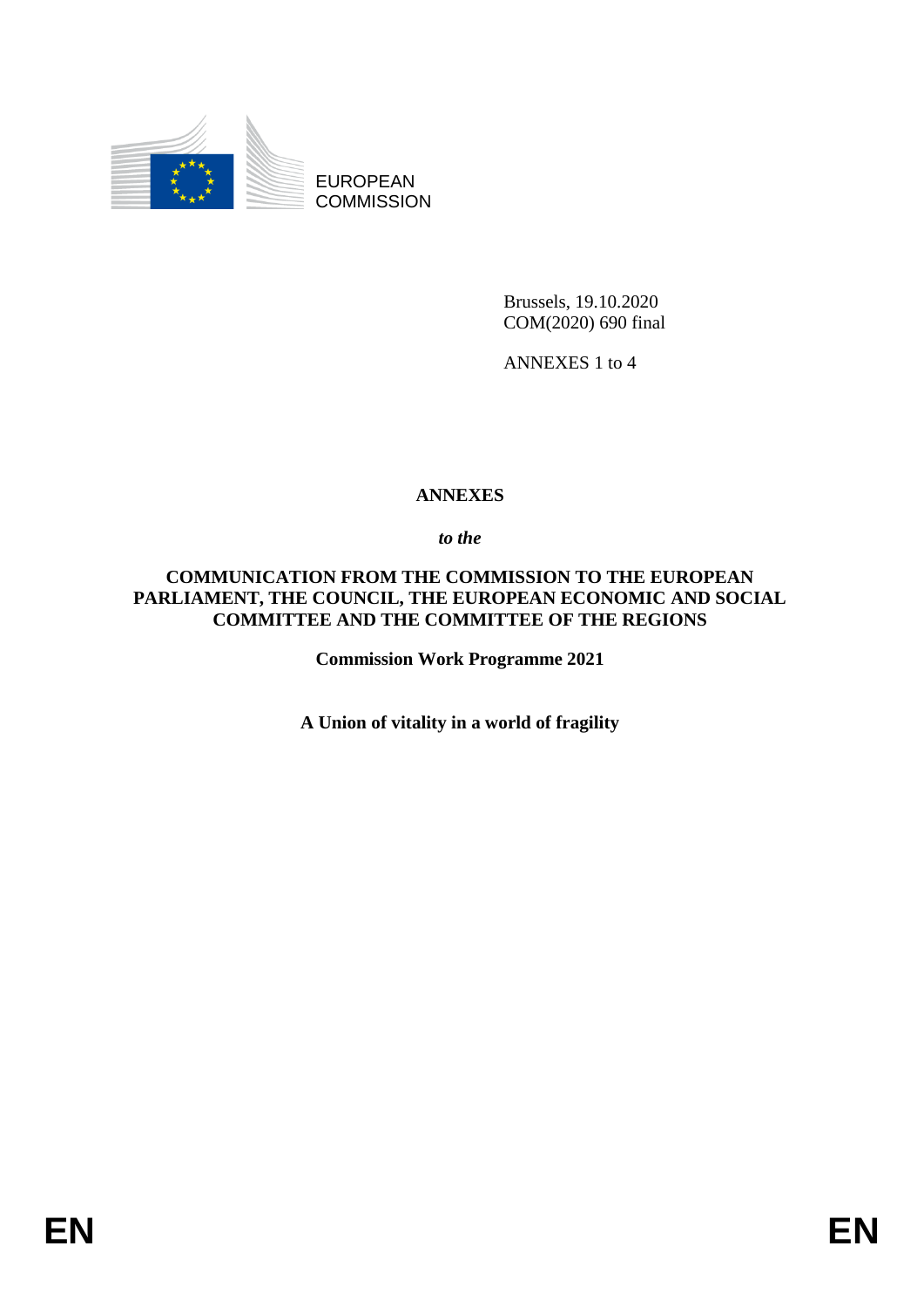#### **Annex I: New initiatives**<sup>1</sup>

| No. | <b>Policy objective</b>      | <b>Initiatives</b>                                                                                                                                                                                                                                                                                                                                                                                                                                                                                                                                                                                                                                                                                                                                                                                                                                                                                                                                                                                                                                                                                                                                                                                                                                                                                                                                                                                                                                                                                                                                                                                                                                                                                                                                                                                                                                                                                                                                                                             |
|-----|------------------------------|------------------------------------------------------------------------------------------------------------------------------------------------------------------------------------------------------------------------------------------------------------------------------------------------------------------------------------------------------------------------------------------------------------------------------------------------------------------------------------------------------------------------------------------------------------------------------------------------------------------------------------------------------------------------------------------------------------------------------------------------------------------------------------------------------------------------------------------------------------------------------------------------------------------------------------------------------------------------------------------------------------------------------------------------------------------------------------------------------------------------------------------------------------------------------------------------------------------------------------------------------------------------------------------------------------------------------------------------------------------------------------------------------------------------------------------------------------------------------------------------------------------------------------------------------------------------------------------------------------------------------------------------------------------------------------------------------------------------------------------------------------------------------------------------------------------------------------------------------------------------------------------------------------------------------------------------------------------------------------------------|
|     | <b>A European Green Deal</b> |                                                                                                                                                                                                                                                                                                                                                                                                                                                                                                                                                                                                                                                                                                                                                                                                                                                                                                                                                                                                                                                                                                                                                                                                                                                                                                                                                                                                                                                                                                                                                                                                                                                                                                                                                                                                                                                                                                                                                                                                |
| 1.  | Fit for 55 package           | a) Revision of the EU Emissions Trading System (ETS), including maritime, aviation and CORSIA as well as a<br>proposal for ETS as own resource (legislative, incl. impact assessment, Q2 2021)<br>b) Carbon Border Adjustment Mechanism (CBAM) and a proposal for CBAM as own resource (legislative, incl.<br>impact assessment, Q2 2021)<br>c) Effort Sharing Regulation (legislative, incl. impact assessment, Article 192(1) TFEU, Q2 2021)<br>d) Amendment to the Renewable Energy Directive to implement the ambition of the new 2030 climate target<br>(legislative, incl. impact assessment, Article 194 TFEU, Q2 2021)<br>e) Amendment of the Energy Efficiency Directive to implement the ambition of the new 2030 climate target<br>(legislative, incl. impact assessment, Article 194 TFEU, Q2 2021)<br>f) Revision of the Regulation on the inclusion of greenhouse gas emissions and removals from land use, land use<br>change and forestry (legislative, incl. impact assessment, Article 192(1) TFEU, Q2 2021)<br>Reducing methane emissions in the energy sector (legislative, incl. impact assessment, Articles 192 and 194 TFEU,<br>g)<br>Q2 2021)<br>h) Revision of the Energy Tax Directive (legislative, incl. impact assessment, Q2 2021)<br>Revision of the Directive on deployment of alternative fuels infrastructure (legislative, incl. impact assessment,<br>Article 91 TFEU, Q2 2021)<br>Revision of the Regulation setting CO2 emission performance standards for new passenger cars and for new<br>light commercial vehicles (legislative, incl. impact assessment, Article 192(1) TFEU, Q2 2021)<br>k) Revision of the energy performance of Buildings Directive (legislative, incl. impact assessment, Article 194 TFEU,<br>Q4 2021)<br>Revision of the Third Energy Package for gas (Directive 2009/73/EU and Regulation 715/2009/EU) to regulate<br>competitive decarbonised gas markets (legislative, incl. impact assessment, Article 194 TFEU, Q4 2021) |
| 2.  | Circular economy package     | Sustainable products policy initiative, including a revision of the Ecodesign Directive (legislative, incl. impact<br>a)<br>assessment, Article 114 TFEU, Q4 2021)<br>b) Circular electronics (non-legislative, Q4 2021)                                                                                                                                                                                                                                                                                                                                                                                                                                                                                                                                                                                                                                                                                                                                                                                                                                                                                                                                                                                                                                                                                                                                                                                                                                                                                                                                                                                                                                                                                                                                                                                                                                                                                                                                                                       |

 $\frac{1}{1}$ In this annex, the Commission provides further information, as far as available, on the initiatives included in its Work Programme, in line with the Interinstitutional Agreement on Better Law-making. This information, which is provided in brackets next to each initiative, is indicative only and subject to change during the preparatory process, notably in view of the outcome of an impact assessment process.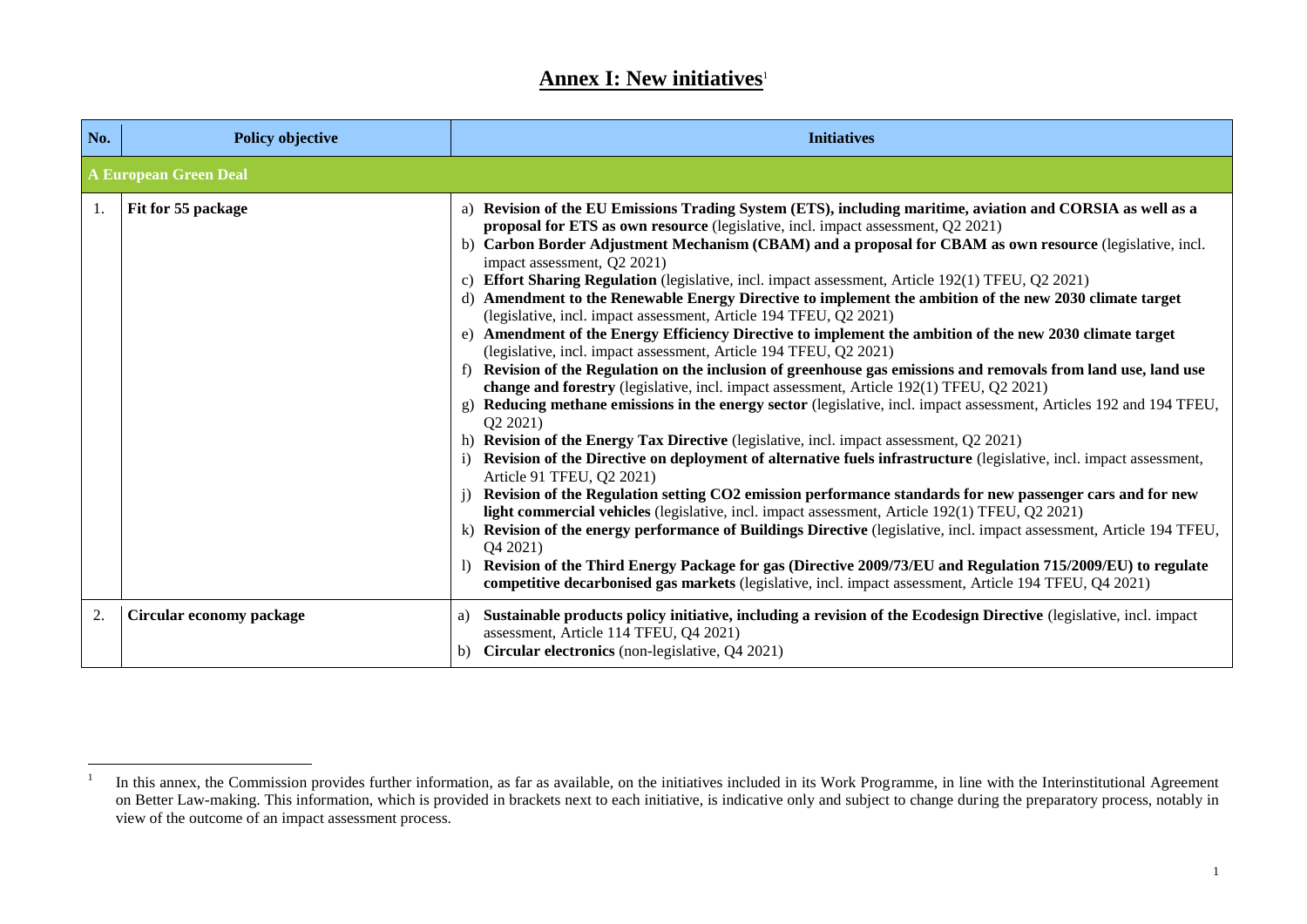| No. | <b>Policy objective</b>                                            | <b>Initiatives</b>                                                                                                                                                                                                                                                                                                                                                                                                                                                                                                                                                                                                                                                                                                                          |
|-----|--------------------------------------------------------------------|---------------------------------------------------------------------------------------------------------------------------------------------------------------------------------------------------------------------------------------------------------------------------------------------------------------------------------------------------------------------------------------------------------------------------------------------------------------------------------------------------------------------------------------------------------------------------------------------------------------------------------------------------------------------------------------------------------------------------------------------|
| 3.  | toxic-free<br><b>Biodiversity</b><br>environment<br>and<br>package | Action plan for the development of organic production: on the way to 2030 (non-legislative, Q1 2021)<br>a)<br>Minimising the risk of deforestation and forest degradation associated with products placed on the EU market<br>b)<br>(legislative, incl. impact assessment, Q2 2021)<br>Zero pollution action plan for water, air and soil (non-legislative, Q2 2021)<br>c)<br>New legal framework on the restoration of healthy ecosystems (legislative, incl. impact assessment, Article 192<br>d)<br>TFEU, Q4 2021)                                                                                                                                                                                                                       |
| 4.  | Sustainable and smart mobility                                     | Revision of the Directive on Intelligent Transport Systems, including a multimodal ticketing initiative<br>a)<br>(legislative, incl. impact assessment, Article 91 TFEU, Q3 2021)<br>b) Revision of the Regulation on the trans-European transport network (TEN-T) (legislative, incl. impact<br>assessment, Article 172 TFEU, Q3 2021)<br>EU 2021 Rail Corridor Initiative, including the revision of the Rail Freight Corridor Regulation and actions to<br>C)<br>boost passenger rail (non-legislative and legislative, incl. impact assessment, Article 91 TFEU, Q3 2021)<br>d) Development of post-Euro 6/VI emission standards for cars, vans, lorries and buses (legislative, incl. impact<br>assessment, Article 114 TFEU, Q4 2021) |
|     | A Europe Fit for the Digital Age                                   |                                                                                                                                                                                                                                                                                                                                                                                                                                                                                                                                                                                                                                                                                                                                             |
| 5.  | Europe's digital decade                                            | Europe's digital decade: 2030 digital targets (non-legislative, Q1 2021)                                                                                                                                                                                                                                                                                                                                                                                                                                                                                                                                                                                                                                                                    |
| 6.  | Data package                                                       | a) Data Act (legislative, incl. impact assessment, Article 114 TFEU, Q3 2021)<br>b) Review of the Database Directive (legislative, incl. impact assessment, Article 114 TFEU, Q3 2021)                                                                                                                                                                                                                                                                                                                                                                                                                                                                                                                                                      |
| 7.  | <b>Digital levy</b>                                                | Digital levy and a proposal for digital levy as own resource (legislative, incl. impact assessment, Q2 2021)                                                                                                                                                                                                                                                                                                                                                                                                                                                                                                                                                                                                                                |
| 8.  | A trusted and secure European e-ID                                 | A trusted and secure European e-ID (legislative, incl. impact assessment, Article 114 TFEU, Q1 2021)                                                                                                                                                                                                                                                                                                                                                                                                                                                                                                                                                                                                                                        |
| 9.  | <b>Platform workers</b>                                            | Improving the working conditions of platform workers (legislative, incl. impact assessment, Article 153 TFEU, Q1/Q4<br>2021)                                                                                                                                                                                                                                                                                                                                                                                                                                                                                                                                                                                                                |
| 10. | <b>Industrial strategy for Europe</b>                              | Updating the new industrial strategy for Europe (non-legislative, Q2 2021)                                                                                                                                                                                                                                                                                                                                                                                                                                                                                                                                                                                                                                                                  |
| 11. | <b>Foreign subsidies</b>                                           | Follow-up to the White Paper on foreign subsidies:<br>a) Levelling the playing field (legislative, incl. impact assessment, Article 207 TFEU, Q2 2021)<br>b) Public procurement (legislative, incl. impact assessment, Article 207 TFEU, Q2 2021)                                                                                                                                                                                                                                                                                                                                                                                                                                                                                           |
| 12. | Civil, defence and space industries                                | Action plan on synergies between civil, defence and space industries (non-legislative, Q1 2021)                                                                                                                                                                                                                                                                                                                                                                                                                                                                                                                                                                                                                                             |
| 13. | Design requirements and consumer rights for<br>electronics         | New design requirements and consumer rights for electronics (legislative, incl. impact assessment, Article 114 TFEU,<br>Q4 2021)                                                                                                                                                                                                                                                                                                                                                                                                                                                                                                                                                                                                            |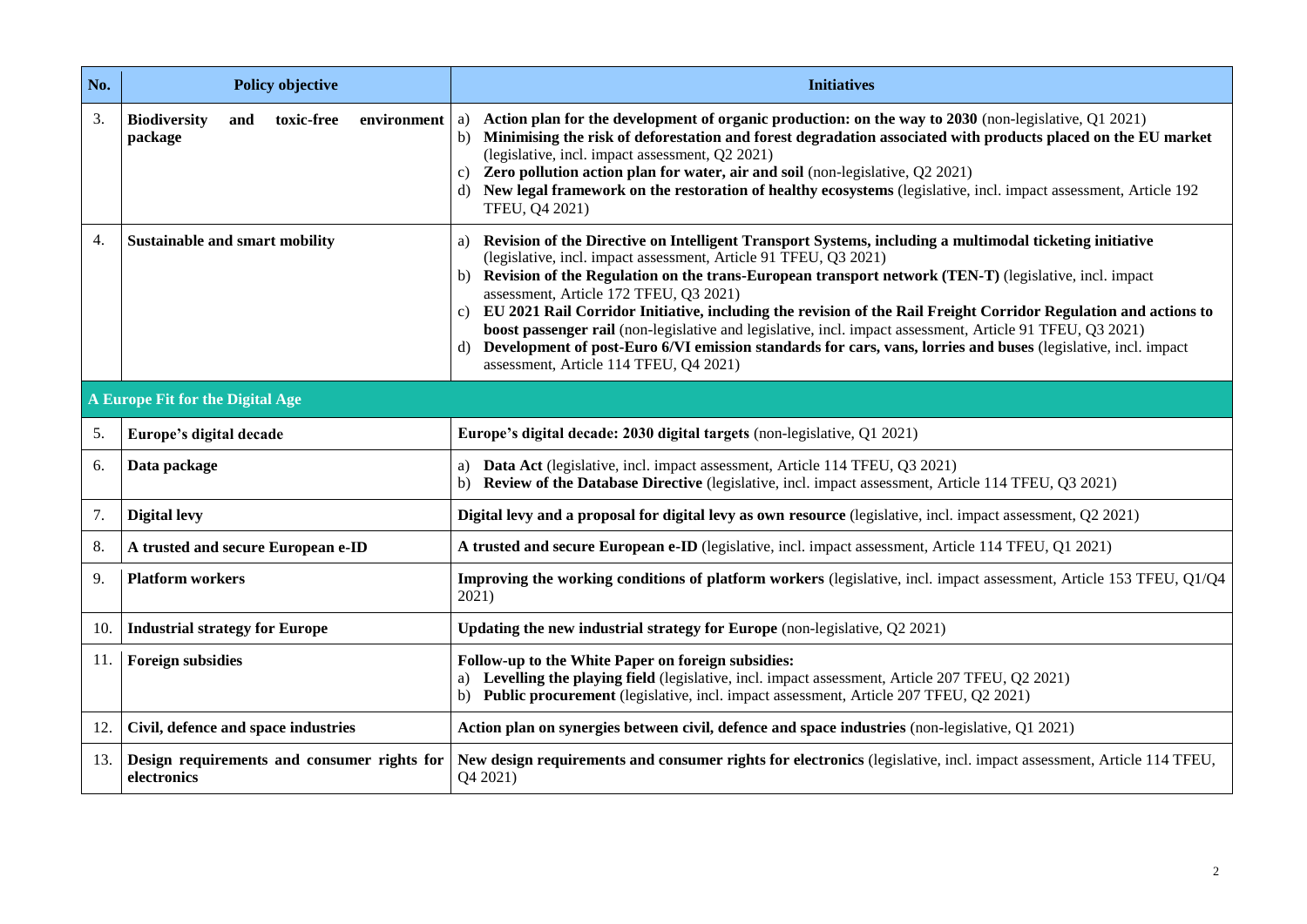| No. | <b>Policy objective</b>                                                | <b>Initiatives</b>                                                                                                                                                                                                                                                                                                                                                                                                                                                  |  |
|-----|------------------------------------------------------------------------|---------------------------------------------------------------------------------------------------------------------------------------------------------------------------------------------------------------------------------------------------------------------------------------------------------------------------------------------------------------------------------------------------------------------------------------------------------------------|--|
|     | <b>An Economy that Works for People</b>                                |                                                                                                                                                                                                                                                                                                                                                                                                                                                                     |  |
| 14. | <b>Deepening the Capital Markets Union</b>                             | Investment protection and facilitation framework (legislative, incl. impact assessment, Article 114 TFEU, Q2<br>a)<br>2021)<br>Revision of prudential rules for insurance and reinsurance companies (Solvency II) (legislative, incl. impact<br>b)<br>assessment, Articles 53(1), 62 and 114 TFEU, Q3 2021)<br>Revision of the Markets in Financial Instruments Directive and Regulation (legislative, incl. impact assessment,<br>C)<br>Article 114 TFEU, Q4 2021) |  |
| 15. | Sustainable corporate governance                                       | Sustainable corporate governance (legislative, incl. impact assessment, Articles 50 and, possibly, 114 TFEU, Q2 2021)                                                                                                                                                                                                                                                                                                                                               |  |
| 16. | EU green bond standard                                                 | Establishment of an EU green bond standard (legislative, incl. impact assessment, Article 114 TFEU, Q2 2021)                                                                                                                                                                                                                                                                                                                                                        |  |
| 17. | Anti-money laundering package                                          | Anti-money laundering legislative package (legislative, incl. impact assessment, Article 114 TFEU, Q1 2021)                                                                                                                                                                                                                                                                                                                                                         |  |
| 18. | Fair economy package                                                   | Action plan on the European Pillar of Social Rights (non-legislative, Q1 2021)<br>a)<br><b>Recommendation for a European child guarantee</b> (non-legislative, Q1 2021)<br>b)<br>Communication on a new occupational safety and health strategy framework (non-legislative, Q2 2021)<br>c)<br>Action plan for the social economy (non-legislative, Q4 2021)<br>d)                                                                                                   |  |
| 19. | Generalised scheme of preferences                                      | Towards the future generalised scheme of preferences legal framework granting trade advantages to developing<br>countries (legislative, incl. impact assessment, Article 207 TFEU, Q2 2021)                                                                                                                                                                                                                                                                         |  |
| 20. | Detering and counteracting coercive actions by<br>third countries      | Instrument to deter and counteract coercive actions by third countries (legislative, incl. impact assessment, Article<br>207, Q4 2021)                                                                                                                                                                                                                                                                                                                              |  |
| 21. | Performance framework 2021-2027                                        | Communication on the performance framework 2021-2027 (non-legislative, Q2 2021)                                                                                                                                                                                                                                                                                                                                                                                     |  |
| 22. | <b>Completing the Banking Union</b>                                    | Revision of the bank crisis management and deposit insurance framework (legislative, incl. impact assessment, Article<br>114 TFEU, Q4 2021)                                                                                                                                                                                                                                                                                                                         |  |
| 23. | <b>Excise duties package</b>                                           | Revision of the tobacco taxation Directive (legislative, incl. impact assessment, Article 113 TFEU, Q3 2021)<br>a)<br>Amendment of the Directive on general arrangements for excise duties (legislative, incl. impact assessment,<br>b)<br>Article 113 TFEU, Q4 2021)                                                                                                                                                                                               |  |
|     | A Stronger Europe in the World                                         |                                                                                                                                                                                                                                                                                                                                                                                                                                                                     |  |
| 24. | Strengthening the EU's contribution to rules-<br>based multilateralism | Joint communication on strengthening the EU's contribution to rules-based multilateralism (non-legislative, Q2<br>2021)                                                                                                                                                                                                                                                                                                                                             |  |
| 25. | The Arctic dimension                                                   | Joint Communication on the Arctic (non-legislative, Q4 2021)                                                                                                                                                                                                                                                                                                                                                                                                        |  |
| 26. | <b>Southern Neighbourhood</b>                                          | Joint Communication on a renewed partnership with the Southern Neighbourhood (non-legislative, Q1 2021)                                                                                                                                                                                                                                                                                                                                                             |  |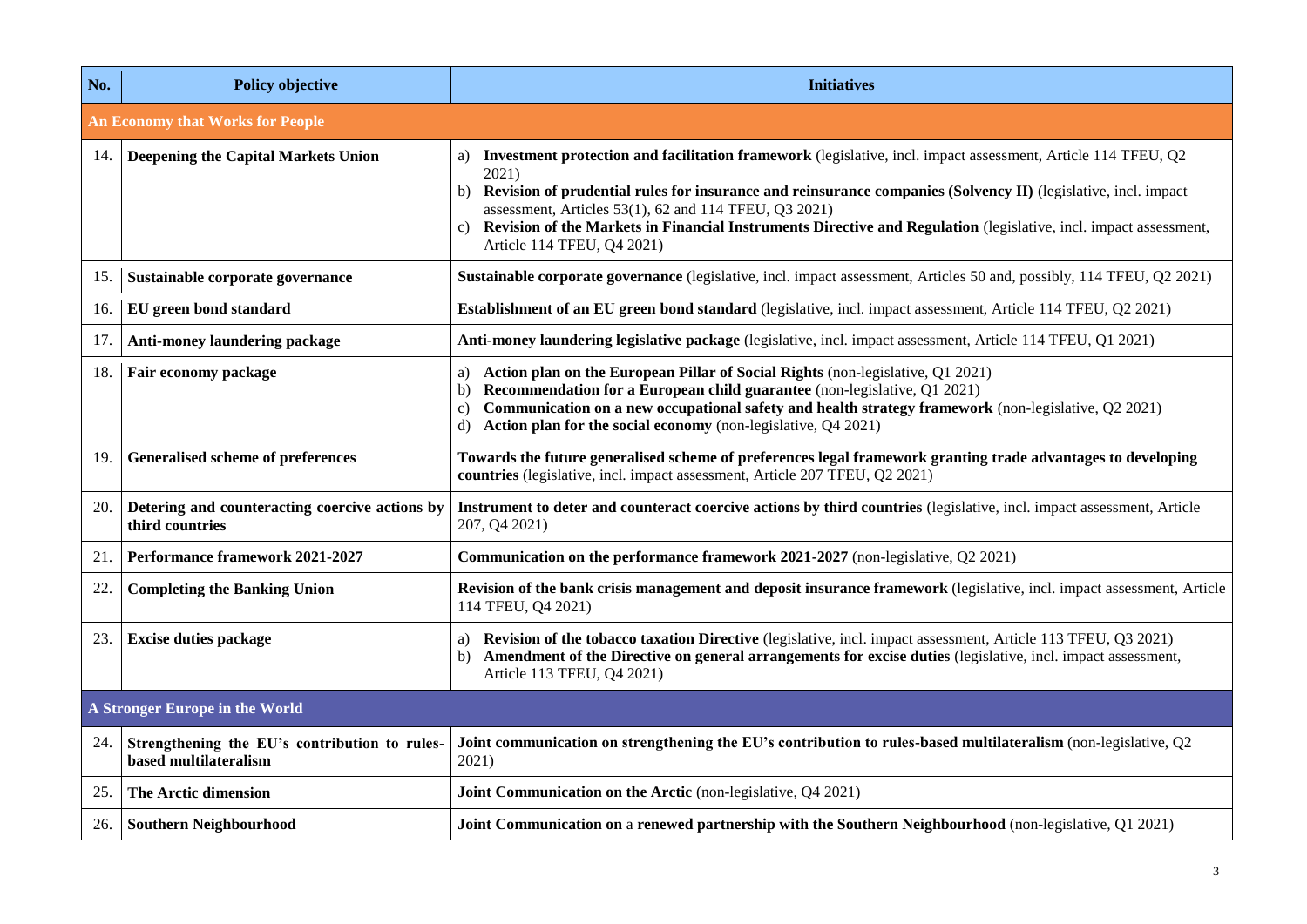| No. | <b>Policy objective</b>                                                   | <b>Initiatives</b>                                                                                                                                                                                                                                                                                                                                                                                                                                                                                                                                                                                                                                                                                                                                                                                                                          |
|-----|---------------------------------------------------------------------------|---------------------------------------------------------------------------------------------------------------------------------------------------------------------------------------------------------------------------------------------------------------------------------------------------------------------------------------------------------------------------------------------------------------------------------------------------------------------------------------------------------------------------------------------------------------------------------------------------------------------------------------------------------------------------------------------------------------------------------------------------------------------------------------------------------------------------------------------|
| 27. | Disarmament, demobilisation and reintegration<br>of ex-combatants         | Joint Communication on a strategic approach to support disarmament, demobilisation and reintegration of ex-<br>combatants (non-legislative, Q3 2021)                                                                                                                                                                                                                                                                                                                                                                                                                                                                                                                                                                                                                                                                                        |
| 28. | Research, innovation, education and youth                                 | Communication on the global approach to research, innovation, education and youth (non-legislative, Q2 2021)                                                                                                                                                                                                                                                                                                                                                                                                                                                                                                                                                                                                                                                                                                                                |
| 29. | EU's humanitarian aid                                                     | Communication on the EU's humanitarian aid in the context of the COVID-19 pandemic and beyond (non-<br>legislative, Q1 2021)                                                                                                                                                                                                                                                                                                                                                                                                                                                                                                                                                                                                                                                                                                                |
| 30. | <b>Consular protection</b>                                                | Consular protection – review of EU rules (legislative, Article 23 TFEU, Q4 2021)                                                                                                                                                                                                                                                                                                                                                                                                                                                                                                                                                                                                                                                                                                                                                            |
|     | <b>Promoting our European Way of Life</b>                                 |                                                                                                                                                                                                                                                                                                                                                                                                                                                                                                                                                                                                                                                                                                                                                                                                                                             |
| 31. | biomedical<br><b>European</b><br>research<br>and<br>development           | Proposal to establish a new European biomedical research and development agency (legislative, incl. impact<br>assessment, Q4 2021)                                                                                                                                                                                                                                                                                                                                                                                                                                                                                                                                                                                                                                                                                                          |
| 32. | European health data space                                                | European health data space (legislative, incl. impact assessment, Articles 114 and 168 TFEU, Q4 2021)                                                                                                                                                                                                                                                                                                                                                                                                                                                                                                                                                                                                                                                                                                                                       |
| 33. | Follow-up initiatives under the new pact on<br>migration and asylum       | A new EU action plan against migrant smuggling (non-legislative, Q2 2021)<br>a)<br>A new strategy on voluntary returns and reintegration (non-legislative, Q2 2021)<br>b)                                                                                                                                                                                                                                                                                                                                                                                                                                                                                                                                                                                                                                                                   |
| 34. | Schengen package                                                          | Strategy on the future of Schengen (non-legislative, Q2 2021)<br>a)<br>Amendment of the Regulation establishing the Schengen Evaluation Mechanism (legislative, incl. impact<br>b)<br>assessment, Article 70 TFEU, Q2 2021)<br>Revision of the Schengen Borders Code (legislative, incl. impact assessment, Article 77 TFEU, Q2 2021)<br>C)<br>d) Digitalisation of visa procedures (legislative, incl. impact assessment, Art. 77 TFEU, Q4 2021)                                                                                                                                                                                                                                                                                                                                                                                           |
| 35. | Follow-up to the EU security strategy                                     | Communication on an EU Agenda to tackle organised crime (2021-2025) (non-legislative, Q1 2021)<br>a)<br>Legislation to effectively tackle child sexual abuse online (legislative, incl. impact assessment, Article 114 TFEU,<br>b)<br>Q2 2021)<br>An EU agenda on counter-terrorism: prevent, protect, respond, anticipate (non-legislative, Q3 2021)<br>C)<br>Revision of the Directive on the freezing and confiscation of the proceeds of crime (legislative, incl. impact<br>d)<br>assessment, Articles 82 and 83 TFEU, Q4 2021)<br>Proposal to modernise existing intra-EU law enforcement cooperation by creating an EU police cooperation<br>e)<br>code (legislative, incl. impact assessment, Q4 2021)<br>Proposal for a Directive on Asset Recovery Offices (legislative, incl. impact assessment, Article 87 TFEU, Q4 2021)<br>f) |
| 36. | Follow-up to the European Education Area and<br>the updated skills agenda | European approach for micro-credentials (non-legislative, Q4 2021)<br>a)<br>Individual learning accounts (legislative and non-legislative, incl. impact assessment, Q4 2021)<br>b)                                                                                                                                                                                                                                                                                                                                                                                                                                                                                                                                                                                                                                                          |
| 37. | EU strategy on combating antisemitism                                     | Communication on the EU strategy on combating antisemitism (non-legislative, Q4 2021)                                                                                                                                                                                                                                                                                                                                                                                                                                                                                                                                                                                                                                                                                                                                                       |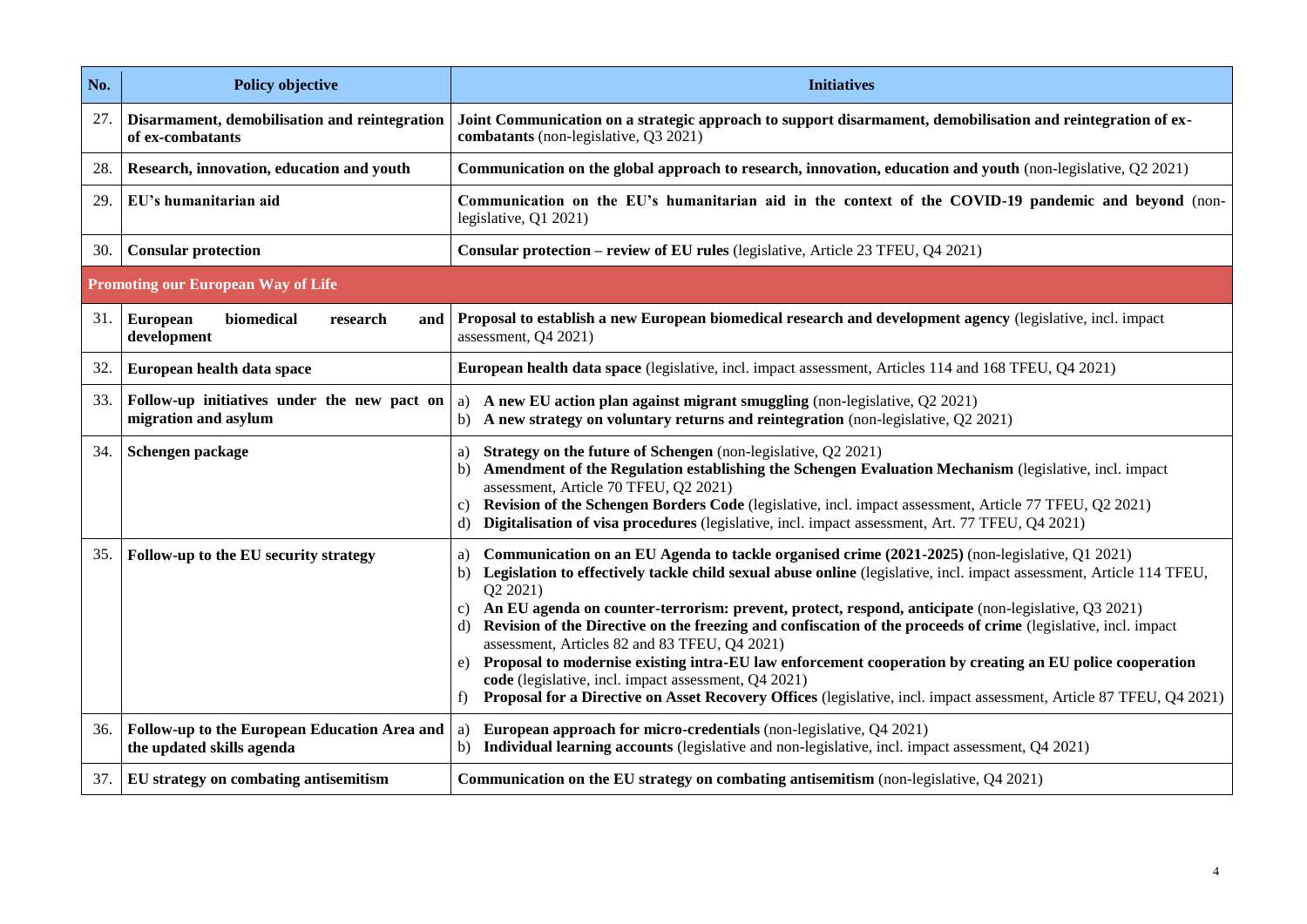| No. | <b>Policy objective</b>                                             | <b>Initiatives</b>                                                                                                                                                                                                                                                                                                                                                                                                                                                                                                                                                                                                                                                                                                                                                                                                                                                                                                                                                                                                                                                                                                                                          |
|-----|---------------------------------------------------------------------|-------------------------------------------------------------------------------------------------------------------------------------------------------------------------------------------------------------------------------------------------------------------------------------------------------------------------------------------------------------------------------------------------------------------------------------------------------------------------------------------------------------------------------------------------------------------------------------------------------------------------------------------------------------------------------------------------------------------------------------------------------------------------------------------------------------------------------------------------------------------------------------------------------------------------------------------------------------------------------------------------------------------------------------------------------------------------------------------------------------------------------------------------------------|
|     | A New Push for European Democracy                                   |                                                                                                                                                                                                                                                                                                                                                                                                                                                                                                                                                                                                                                                                                                                                                                                                                                                                                                                                                                                                                                                                                                                                                             |
| 38. | <b>Rights of children</b>                                           | EU strategy on the rights of the child (non-legislative, Q1 2021)                                                                                                                                                                                                                                                                                                                                                                                                                                                                                                                                                                                                                                                                                                                                                                                                                                                                                                                                                                                                                                                                                           |
| 39. | Preventing and combating specific forms of<br>gender-based violence | Proposal to prevent and combat specific forms of gender-based violence (legislative, incl. impact assessment, Articles<br>82(2), 83 and 84 TFEU, Q4 2021)                                                                                                                                                                                                                                                                                                                                                                                                                                                                                                                                                                                                                                                                                                                                                                                                                                                                                                                                                                                                   |
| 40. | Fighting hate crime and hate speech                                 | Initiative to extend the list of EU crimes to all forms of hate crime and hate speech (legislative, incl. impact<br>assessment, Article 83 TFEU, Q4 2021)                                                                                                                                                                                                                                                                                                                                                                                                                                                                                                                                                                                                                                                                                                                                                                                                                                                                                                                                                                                                   |
| 41. | Digital judicial cooperation package                                | Digital information exchange on cross-border terrorism cases (legislative, incl. impact assessment Articles 85 and<br>a)<br>88 TFEU, Q4 2021)<br>Joint Investigation Teams collaboration platform (legislative, incl. impact assessment, Article 82(1)(d) TFEU, Q4<br>2021)<br>Digitalisation of cross-border judicial cooperation (legislative, incl. impact assessment, Articles 81 and 82 TFEU,<br>c)<br>Q4 2021)                                                                                                                                                                                                                                                                                                                                                                                                                                                                                                                                                                                                                                                                                                                                        |
| 42. | Transparency and democracy package                                  | Revision of the statute and funding of European political parties and European political foundations (legislative,<br>a)<br>incl. impact assessment, Article 224 TFEU, Q3 2021)<br>Greater transparency in paid political advertising (legislative, incl. impact assessment, Articles 114 and 224 TFEU,<br>b)<br>Q3 2021)<br>Revision of the Council Directive laying down detailed arrangements for the exercise of the right to vote and<br>$\mathbf{c}$<br>stand as a candidate in elections to the European Parliament for citizens of the Union residing in a Member<br>State of which they are not nationals (legislative, incl. impact assessment, Article 22 TFEU, Q4 2021)<br>Revision of the Council Directive laying down detailed arrangements for the exercise of the right to vote and to<br>d)<br>stand as a candidate in municipal elections by citizens of the Union residing in a Member State of which they<br>are not nationals (legislative, incl. impact assessment, Article 22 TFEU, Q4 2021)<br>Initiative against abusive litigation targeting journalists and rights defenders (legislative or non-legislative, Q4<br>e)<br>2021) |
| 43. | Long-term vision for rural areas                                    | Communication on the long-term vision for rural areas (non-legislative, Q2 2021)                                                                                                                                                                                                                                                                                                                                                                                                                                                                                                                                                                                                                                                                                                                                                                                                                                                                                                                                                                                                                                                                            |
| 44. | <b>EU</b> disability strategy                                       | Strategy on the rights of persons with disabilities (non-legislative, Q1 2021)                                                                                                                                                                                                                                                                                                                                                                                                                                                                                                                                                                                                                                                                                                                                                                                                                                                                                                                                                                                                                                                                              |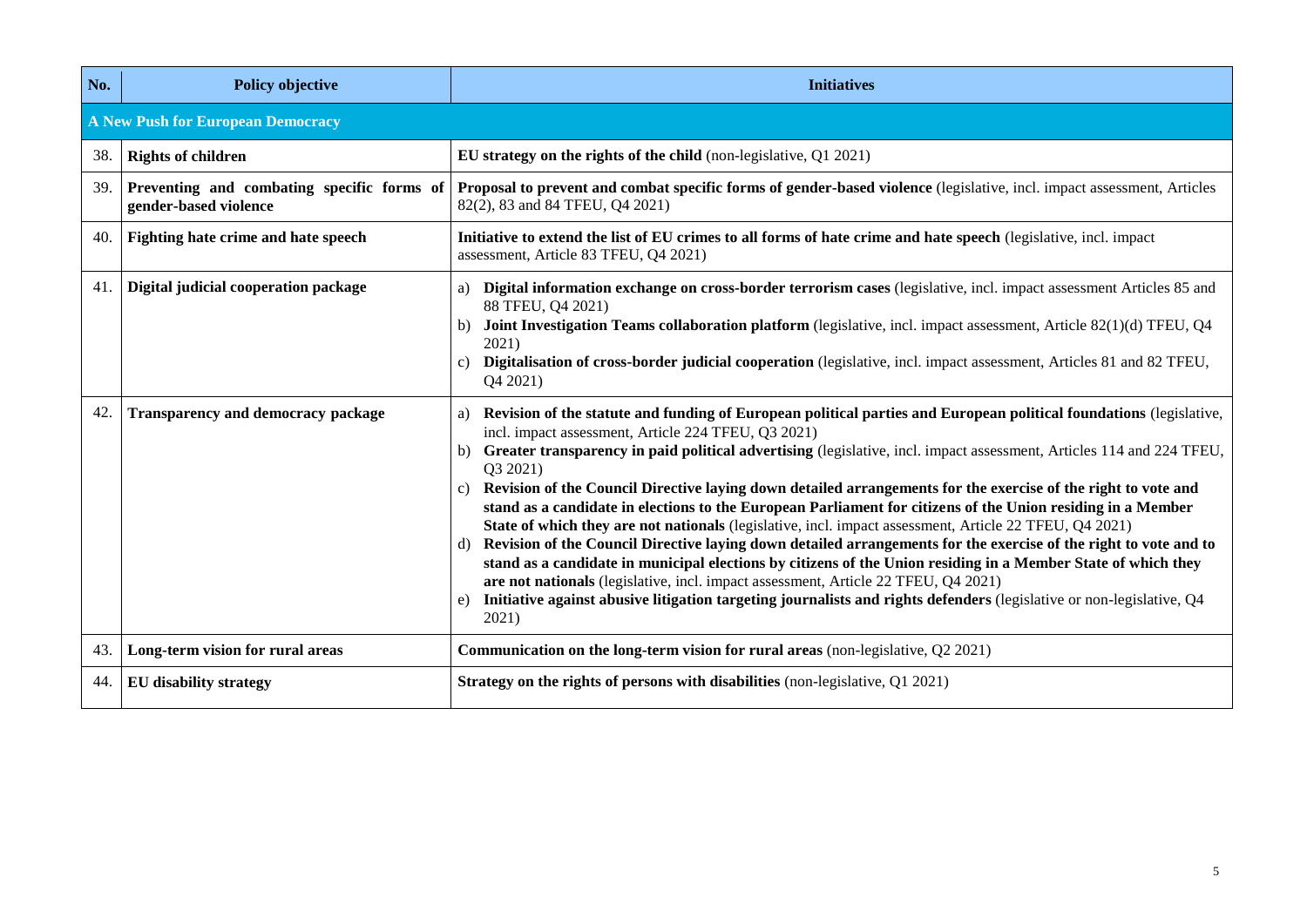# **Annex II: REFIT initiatives<sup>2</sup>**

| No.              | <b>Title</b>                                                             | <b>Simplification objective / potential</b> (short explanation of the REFIT objective of the revisions, and simplification<br>potential for evaluations and fitness checks)                                                                                                                                                                                                                                                                                                                                                                                                                                                                                                                                                                                                                                                                                                                                                                                                                                                                                                                                                                                                                                                                                                                                                                                                                                                                                                                                                                                                                                                                                                                                                                          |
|------------------|--------------------------------------------------------------------------|------------------------------------------------------------------------------------------------------------------------------------------------------------------------------------------------------------------------------------------------------------------------------------------------------------------------------------------------------------------------------------------------------------------------------------------------------------------------------------------------------------------------------------------------------------------------------------------------------------------------------------------------------------------------------------------------------------------------------------------------------------------------------------------------------------------------------------------------------------------------------------------------------------------------------------------------------------------------------------------------------------------------------------------------------------------------------------------------------------------------------------------------------------------------------------------------------------------------------------------------------------------------------------------------------------------------------------------------------------------------------------------------------------------------------------------------------------------------------------------------------------------------------------------------------------------------------------------------------------------------------------------------------------------------------------------------------------------------------------------------------|
|                  | <b>A European Green Deal</b>                                             |                                                                                                                                                                                                                                                                                                                                                                                                                                                                                                                                                                                                                                                                                                                                                                                                                                                                                                                                                                                                                                                                                                                                                                                                                                                                                                                                                                                                                                                                                                                                                                                                                                                                                                                                                      |
| 1.               | <b>Revision of geographical indications</b>                              | This revision will strengthen geographical indications (GIs) for all agricultural sectors while maintaining the<br>specificities of GIs in the wines and spirit drinks sectors. The fundamental structure of the EU GIs system is sound. The<br>proposal will: increase the applicability of GIs for farmers and producers of sustainable products; increase the<br>attractiveness of GIs notably for producers in the 'low use' Member States; correct legislative gaps including in the<br>scope of coverage; improve protection and enforcement especially on the internet; empower GI producer groups; better<br>valorise the GI scheme notably through use of the GI logos; modernise management of the GI registers. The traditional<br>specialities guaranteed scheme (TSG), which has not after 28 years delivered the expected benefits for producers and<br>consumers, will be replaced by a more-effective and flexible labelling mechanism essentially managed by Member<br>States while providing EU level protection, where needed, through appropriate instruments.<br>The proposed initiative will, as far as possible, merge the technical and procedural rules on geographical indications,<br>provide for a single GI registration procedure and digital submission of applications by EU and non-EU applicants,<br>with a view to shortening registration times. A simplified system would become more attractive to producers, be more<br>understandable to consumers, and become easier to promote and lead to higher sales as the GI concept becomes better<br>known. The evaluation is on-going.<br>Planned adoption: Q4/2021; Legislative; Legal basis: Articles 43 and 118 of the TFEU. Impact assessment is<br>envisaged. |
| 2.               | Ozone layer protection - revision of EU rules                            | The evaluation of the Ozone Regulation concluded that there is scope for simplification, clarity and better coherence.<br>The Regulation could also be updated with the latest technological developments.<br>Planned adoption: Q4/2021; Legislative; Legal basis: Article 192 of the TFEU. Impact assessment is envisaged.                                                                                                                                                                                                                                                                                                                                                                                                                                                                                                                                                                                                                                                                                                                                                                                                                                                                                                                                                                                                                                                                                                                                                                                                                                                                                                                                                                                                                          |
| $\overline{3}$ . | Revision of Regulation (EC) No 1013/2006 on<br><b>Shipments of Waste</b> | This initiative responds to the priorities announced in the European Green Deal, the new Circular Economy Action.<br>The Commission will propose a revision of the Waste Shipment Regulation on basis of its evaluation to reduce the<br>shipments of problematic waste outside of EU, update the shipment procedures to reflect the objectives of the circular<br>economy and improve enforcement.<br>Planned adoption date: Q2/2021; Legislative; Legal basis: Article 192 of the TFEU. Impact assessment is envisaged.                                                                                                                                                                                                                                                                                                                                                                                                                                                                                                                                                                                                                                                                                                                                                                                                                                                                                                                                                                                                                                                                                                                                                                                                                            |

 $\overline{2}$ <sup>2</sup> This annex sets out the most significant REFIT revisions, evaluations and fitness checks the Commission will undertake in 2021.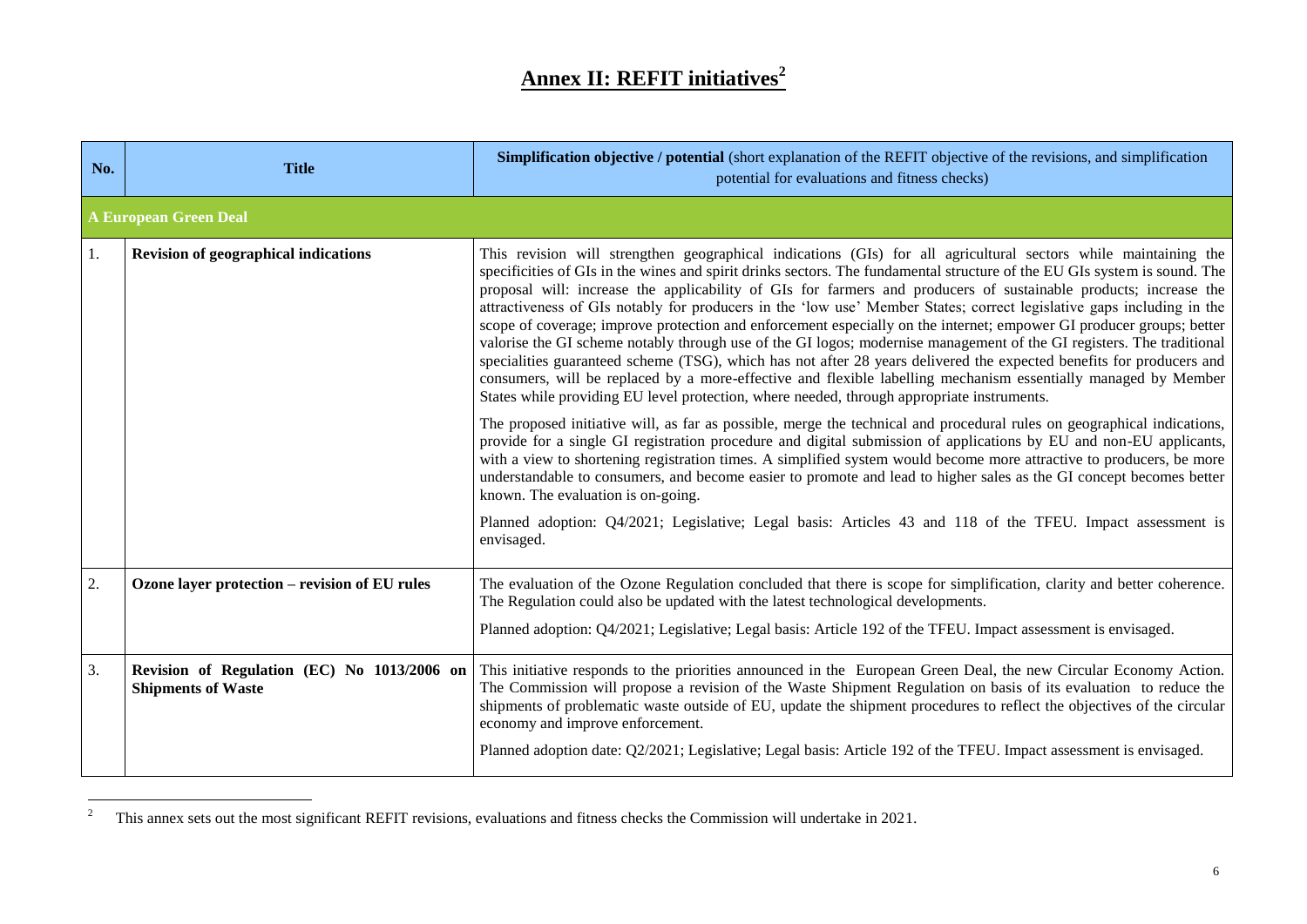| No. | <b>Title</b>                                                                                                                                                                                                                                                                          | <b>Simplification objective / potential</b> (short explanation of the REFIT objective of the revisions, and simplification<br>potential for evaluations and fitness checks)                                                                                                                                                                                                                                                                                                                                                                                                                                                                                                                                                                                               |
|-----|---------------------------------------------------------------------------------------------------------------------------------------------------------------------------------------------------------------------------------------------------------------------------------------|---------------------------------------------------------------------------------------------------------------------------------------------------------------------------------------------------------------------------------------------------------------------------------------------------------------------------------------------------------------------------------------------------------------------------------------------------------------------------------------------------------------------------------------------------------------------------------------------------------------------------------------------------------------------------------------------------------------------------------------------------------------------------|
| 4.  | Revision - Update of concentration limit values of<br>persistent organic pollutants in<br>waste<br>Amendments to Annexes IV and V on waste of the<br>Regulation on persistent organic pollutants in<br>waste                                                                          | This initiative responds to the priorities announced in the new Circular Economy Action Plan. The Commission will<br>propose a revision of the Regulation on POPs Annexes IV and V on waste to ensure that such waste is managed in an<br>environmentally sound way and achieve safer recycling.<br>Planned adoption date: Q2/2021; Legislative; Legal basis: Article 192 of the TFEU. Impact assessment is envisaged.                                                                                                                                                                                                                                                                                                                                                    |
| 5.  | Revision of Directive 94/62/EC on Packaging and<br>Packaging Waste Directive in order to reinforce<br>the essential requirements for packaging to be<br>placed on the EU market                                                                                                       | This initiative responds to the priorities announced in the European Green Deal, the new Circular Economy Action Plan<br>and a specific legal mandate in the Packaging and Packaging Waste Directive. The Commission will propose a revision<br>of the essential requirements for packaging to ensure their reuse and recycling, uptake of recycled content and improve<br>their enforceability. The initiative will also envisage measures to tackle over-packaging and to reduce packaging waste.<br>Planned adoption date: Q4/2021; Legislative; Legal basis: Article 114 of the TFEU. Impact assessment is envisaged.                                                                                                                                                 |
| 6.  | Revision of Directive 2010/75/EU on industrial<br>emissions                                                                                                                                                                                                                           | The revision of the Industrial Emissions Directive (IED) is part of the revision of EU measures on pollution from large<br>industrial plants, announced in the European Green Deal. The revision aims at enhancing the directive's contribution to<br>the zero pollution objective and its consistency with climate, energy and circular economy policies. It will ensure that<br>the directive is fit for purpose of accompanying the upcoming industrial transformation.<br>Planned adoption date: Q4/2021; Legislative; Legal basis: Article 192 of the TFEU; Impact assessment is envisaged.                                                                                                                                                                          |
| 7.  | Revision of the Regulation of the European<br>Parliament and of the Council on Statistics on<br><b>Agricultural Input and Output (SAIO)</b>                                                                                                                                           | SAIO is meant to cater for needs stemming from the Common Agricultural Policy post-2020 and the European Green<br>Deal, in particular the Farm to Fork Strategy. The aim is to update agricultural statistics legislation, reduce the burden<br>to provide data, take account of new data needs and ensure better comparability of collected data. It brings together<br>under a common integrated legal frame:<br>agricultural production statistics including organic farming statistics<br>$\mathbf{o}$<br>agricultural price statistics, and<br>$\mathbf{O}$<br>statistics on plant protection products and on nutrients.<br>$\Omega$<br>Planned adoption date: Q1/2021; Legislative; Legal basis: Article 338 (1) of the TFEU. No impact assessment is<br>envisaged. |
| 8.  | Revision of the Regulation of the European<br>Parliament and of the Council on European<br>Fishery Statistics, repealing Regulation (EC) No<br>1921/2006, Regulation (EC) No 762/2008,<br>Regulation (EC) No 216/2009, Regulation (EC) No<br>217/2009 and Regulation (EC) No 218/2009 | The aim of the revision is to streamline and simplify the data collections needed to produce European fishery statistics.<br>It will also align European fishery statistics with the data and information needs of the reformed common fisheries<br>policy. It covers statistics on catches, on landings of fishery products and on aquaculture. Main targets are to use as<br>much as possible the administrative data collected for the Common Fisheries Policy and to reduce the burden on<br>Member States.<br>Planned adoption date: Q4/2021; Legislative; Legal basis: Article 338 of the TFEU. Impact assessment is envisaged.                                                                                                                                     |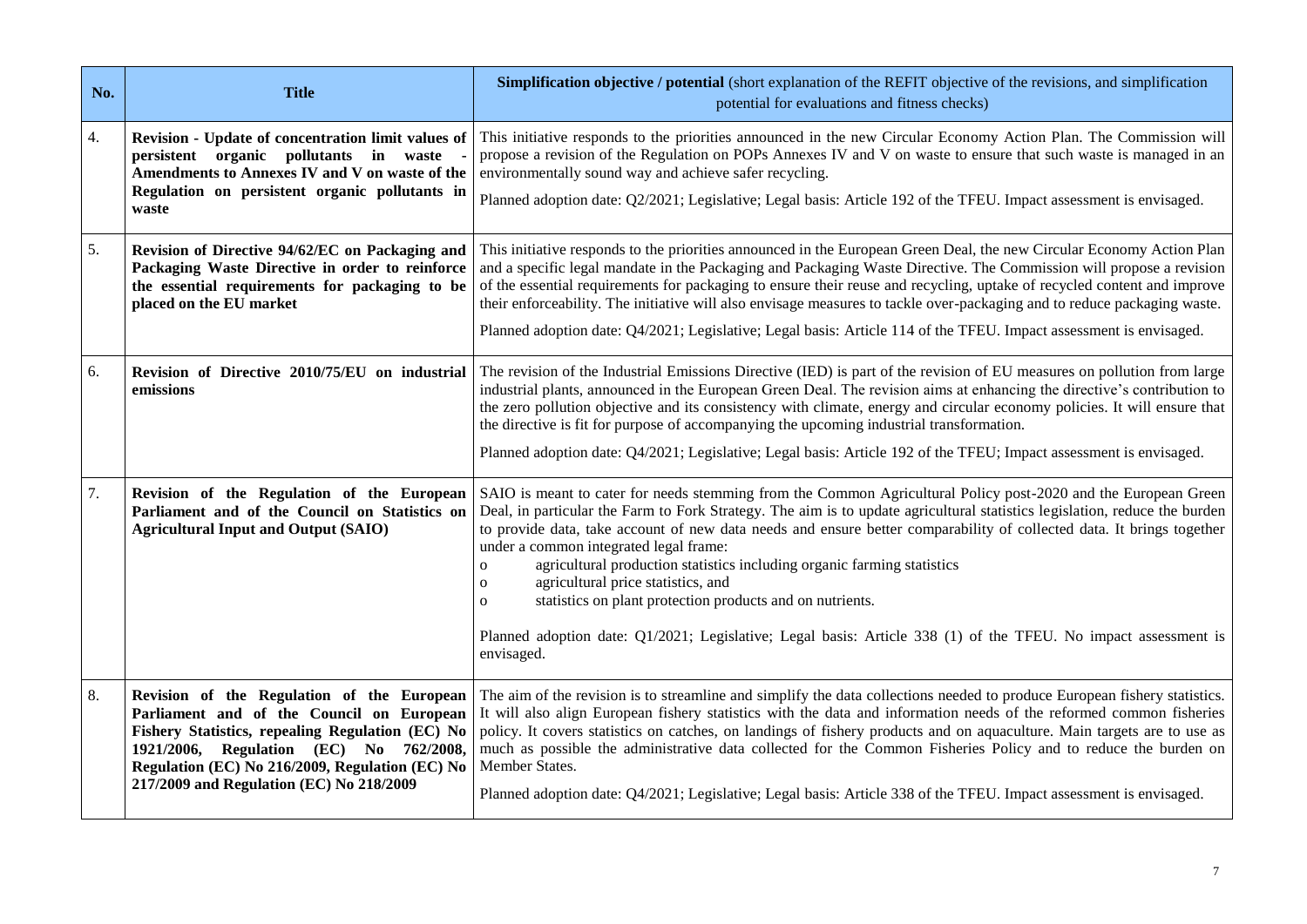| No. | <b>Title</b>                                                                         | <b>Simplification objective / potential</b> (short explanation of the REFIT objective of the revisions, and simplification<br>potential for evaluations and fitness checks)                                                                                                                                                                                                                                                                                                                                                                                                                                                                                                                                                                                                                                                                                                                                                                                                                                                                                                                                                                                                                                                                                   |
|-----|--------------------------------------------------------------------------------------|---------------------------------------------------------------------------------------------------------------------------------------------------------------------------------------------------------------------------------------------------------------------------------------------------------------------------------------------------------------------------------------------------------------------------------------------------------------------------------------------------------------------------------------------------------------------------------------------------------------------------------------------------------------------------------------------------------------------------------------------------------------------------------------------------------------------------------------------------------------------------------------------------------------------------------------------------------------------------------------------------------------------------------------------------------------------------------------------------------------------------------------------------------------------------------------------------------------------------------------------------------------|
| 9.  | <b>Revision of the Construction Products Regulation</b><br>(EU No 305/2011)          | Construction is one of the 14 flagship industrial ecosystems at the centre of the recovery plan. The revision, mentioned<br>in the European Green Deal and the Circular Economy Action Plan, will add a framework for environmental and<br>circularity requirements for construction products, contributing to greater energy and material efficiency in buildings.                                                                                                                                                                                                                                                                                                                                                                                                                                                                                                                                                                                                                                                                                                                                                                                                                                                                                           |
|     |                                                                                      | The initiative will tackle the main issues identified in the evaluation, particularly the problems linked with the<br>development of harmonised technical specifications and especially the blockage of standardisation to improve market<br>surveillance and to deal with still existing problems with national marks or national additional requirements/tests. As a<br>result, it will improve the functioning of the Internal Market for construction products. In addition, it will provide the<br>framework to develop and implement environmental and sustainability criteria for construction products. The<br>evaluation of the CPR has shown that CPR compliance costs represent 0.6% to 1.1% of the sector's turnover, mainly<br>borne by manufacturers. The analysis confirms the existence of economies of scale in compliance activities and shows<br>that costs can be quite substantial for SMEs, particularly micro-enterprises. Despite the lack of firm evidence regarding<br>the impacts of the CPR on the internal market, stakeholders generally perceive a positive impact of the CPR on cross-<br>border trade.<br>Planned adoption date: Q3/2021; Legislative; Legal basis: Article 114 of the TFEU. Impact assessment is envisaged. |
| 10. | Revision of Regulation (EC) No 1831/2003 on<br>additives for use in animal nutrition | The Feed Additives Regulation, adopted in 2003 sets out rules for authorising feed additives and placing them on the<br>market. The evaluation performed identified factors that have hampered achievement of some objectives, consequently,<br>a revision is required. In line with the action plan of the Farm to fork strategy, the main aim of the proposal is to<br>contribute to a more sustainable food production system by establishing new criteria to promote the authorisation of<br>feed additives with positive effects on animal welfare and on the environment. It will also build up mechanisms to<br>promote innovation in feed additives, particularly those contributing to reducing the use of antibiotics, improving<br>animal welfare and mitigating climate change effects. It also aims at streamlining the processes to gain efficiencies in<br>risk assessment to bring innovative feed additives earlier to the market and reduce the administrative burden for<br>authorisation holder applications.<br>Planned adoption date: Q4/2021; Legislative; Legal basis: Articles 43 and 168(4)(b) of the TFEU. Impact assessment is<br>envisaged.                                                                                      |
| 11. | Evaluation of the Sewage Sludge Directive<br>86/278/EEC                              | The Sewage Sludge Directive 86/278/EEC aims to encourage the correct use of sewage sludge in agriculture and to<br>regulate its use in order to prevent harmful effects on soil, vegetation, animals and humans. Adopted 30 years ago, the<br>Directive does not fully match the current needs and expectations, such as the regulation of emerging contaminants like<br>pharmaceuticals and microplastics. This evaluation will assess the performance of the Directive and analyse the risks<br>and opportunities related to the management of sewage sludge. It will cover the standard evaluation criteria of<br>effectiveness, efficiency, coherence, relevance and EU added value. The administrative costs will be assessed and<br>particular attention will be paid to impacts on SMEs and micro-enterprises.                                                                                                                                                                                                                                                                                                                                                                                                                                         |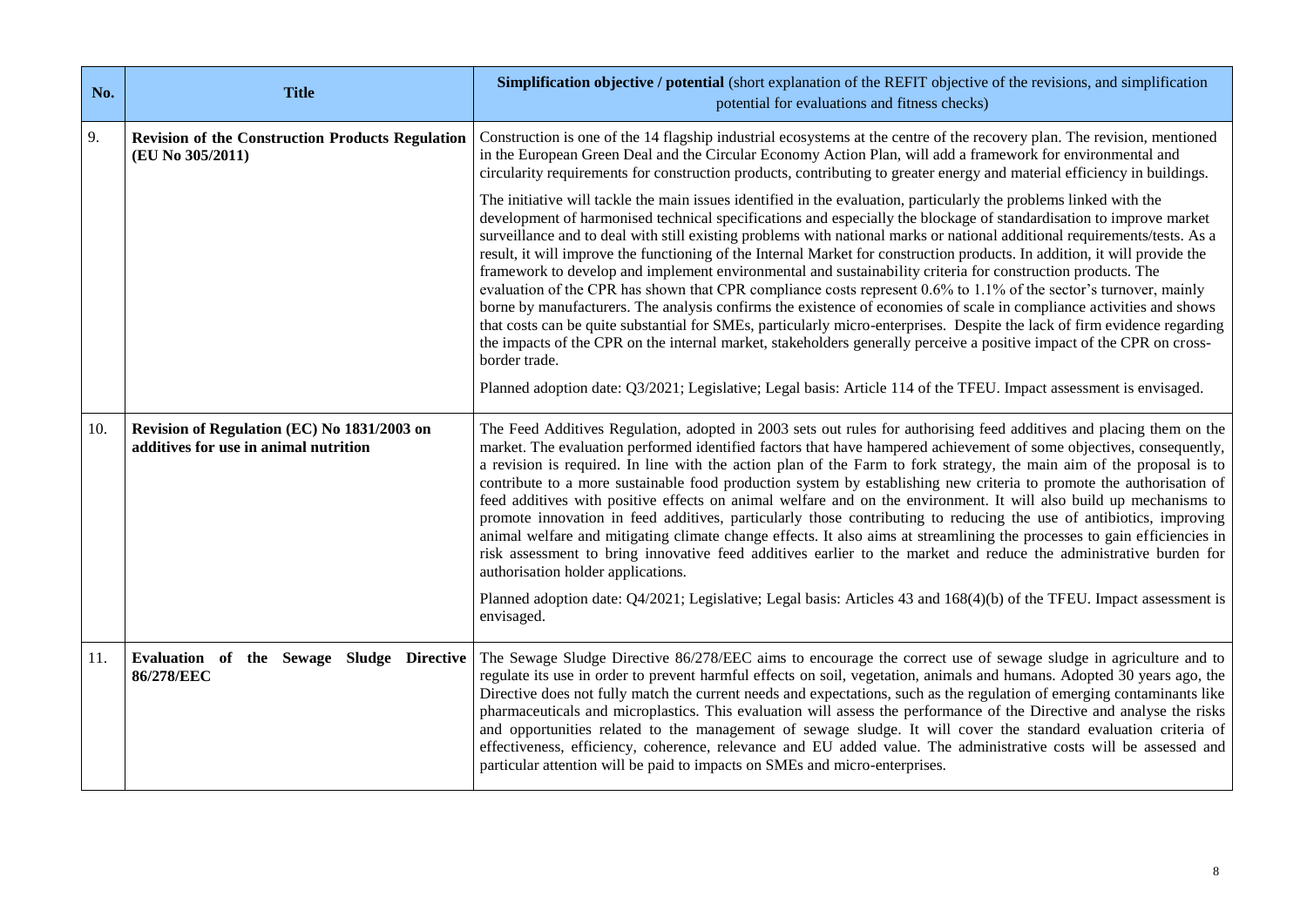| No. | <b>Title</b>                                                                                                                                     | <b>Simplification objective / potential</b> (short explanation of the REFIT objective of the revisions, and simplification<br>potential for evaluations and fitness checks)                                                                                                                                                                                                                                                                                                                                                                                                                                                                                                                                                                                                                                                               |
|-----|--------------------------------------------------------------------------------------------------------------------------------------------------|-------------------------------------------------------------------------------------------------------------------------------------------------------------------------------------------------------------------------------------------------------------------------------------------------------------------------------------------------------------------------------------------------------------------------------------------------------------------------------------------------------------------------------------------------------------------------------------------------------------------------------------------------------------------------------------------------------------------------------------------------------------------------------------------------------------------------------------------|
| 12. | Evaluation of Directive 2007/2/EC establishing an<br><b>Infrastructure for Spatial Information in the</b><br><b>European Community (INSPIRE)</b> | The INSPIRE Directive set up an EU wide digital space for sharing spatial data for protecting the environment. This<br>evaluation will assess whether it has contributed to improve the effectiveness and efficiency of measures to protect the<br>environment. It will also assess whether the directive is still relevant for its stakeholders and coherent with other<br>legislation, notably in the context of the new Green Deal data space initiative.                                                                                                                                                                                                                                                                                                                                                                              |
|     | A Europe fit for the Digital Age                                                                                                                 |                                                                                                                                                                                                                                                                                                                                                                                                                                                                                                                                                                                                                                                                                                                                                                                                                                           |
| 13. | <b>Revision of Regional Aid Guidelines</b>                                                                                                       | The objective of the initiative is to revise the regional State aid guidelines that were to expire at the end of 2020, and<br>are prolonged until 31 December 2021, in order to promote the economic development of certain disadvantaged areas<br>within the European Union as enshrined in Articles $107(3)(a)$ and (c) of the Treaty on the Functioning of the European<br>Union. The Regional aid guidelines represent one of the State aid tools that will foster the implementation of the<br>objectives of the European Green Deal and the Digital Strategy. A limited modification of the current Regional aid<br>guidelines is needed to mitigate the consequences of the transition to a green economy.<br>Planned adoption date: Q1/2021; non-legislative, Legal basis: Articles 107 and 108 of the TFEU. No impact assessment |
|     |                                                                                                                                                  | is envisaged.                                                                                                                                                                                                                                                                                                                                                                                                                                                                                                                                                                                                                                                                                                                                                                                                                             |
| 14. | Revision of the Energy and Environmental Aid<br><b>Guideline</b>                                                                                 | The current rules are applicable until 31 December 2020 (and will be prolonged until 31 December 2021). The ongoing<br>Fitness Check has shown that the current rules have worked well but should be updated to reflect regulatory,<br>technological and market developments and accompany adequately the twin digital and green transformation of the<br>economy. In its Communications on the "European Green Deal" and on the "Sustainable Europe Investment<br>Plan"/"European Green Deal Investment Plan", the Commission committed to revise the EEAG by 2021 to support a<br>cost-effective transition of the economy and industry to climate neutrality by 2050.                                                                                                                                                                  |
|     |                                                                                                                                                  | The revision should provide a modernised and simplified framework enabling public authorities to reach the EU<br>objectives in a cost effective manner with minimum distortions of competition and trade in the Union. In particular, the<br>revision will have to facilitate appropriate measures further promoting a modern decarbonised and circular economy,<br>while ensuring limited distortions of competition and adequate safeguards to the integrity of the single market. The<br>revision should ensure that the revised rules are fit for new technological and market developments and ensure a fair<br>and undistorted transformation of the economy in the next years of economic recovery.                                                                                                                                |
|     |                                                                                                                                                  | Planned adoption date: Q4/2021; non-legislative; Legal basis: Articles 107 and 108 of the TFEU. Impact assessment is<br>envisaged.                                                                                                                                                                                                                                                                                                                                                                                                                                                                                                                                                                                                                                                                                                        |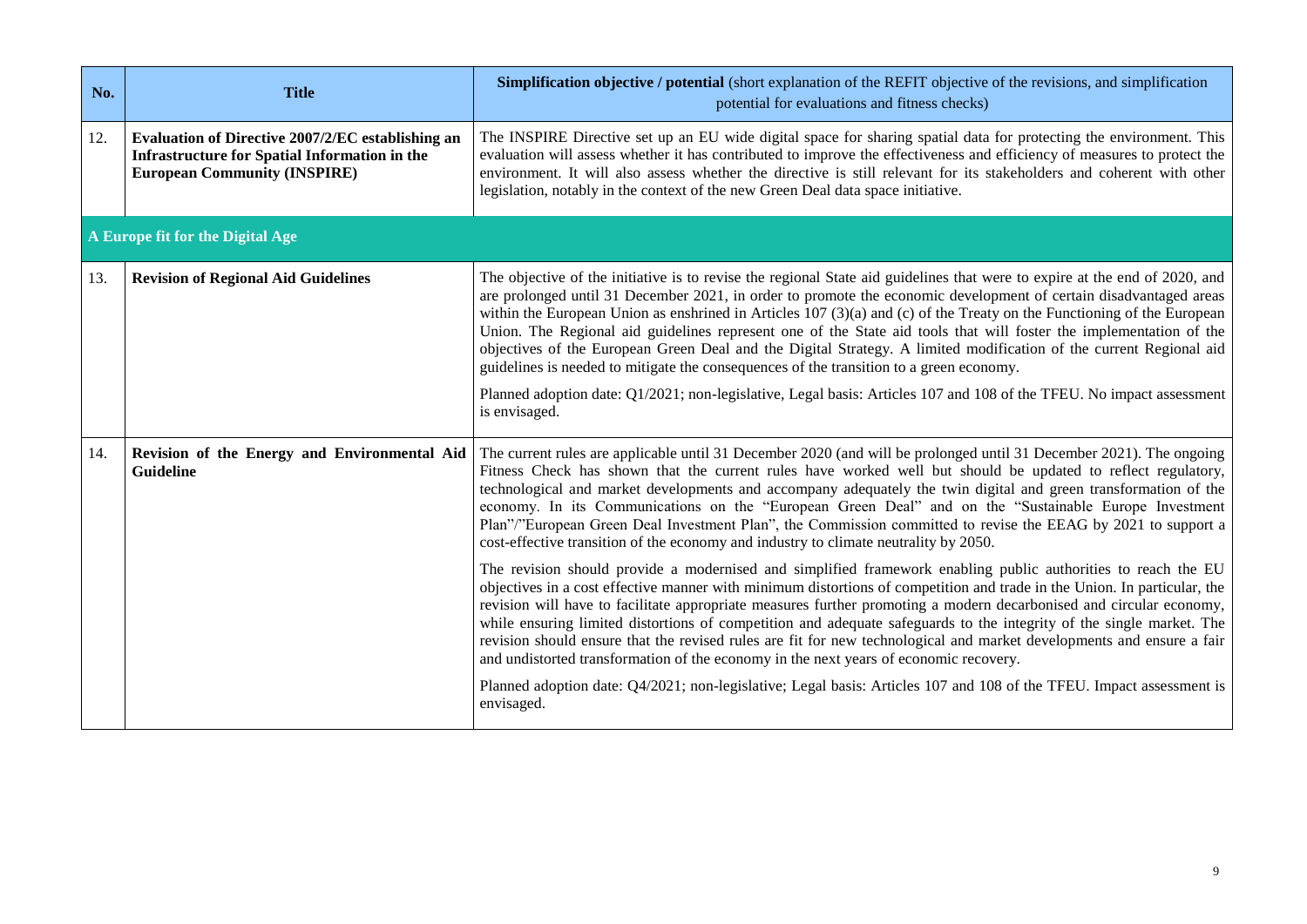| No. | <b>Title</b>                                                                                                                                                           | <b>Simplification objective / potential</b> (short explanation of the REFIT objective of the revisions, and simplification<br>potential for evaluations and fitness checks)                                                                                                                                                                                                                                                                                                                                                                                                               |
|-----|------------------------------------------------------------------------------------------------------------------------------------------------------------------------|-------------------------------------------------------------------------------------------------------------------------------------------------------------------------------------------------------------------------------------------------------------------------------------------------------------------------------------------------------------------------------------------------------------------------------------------------------------------------------------------------------------------------------------------------------------------------------------------|
| 15. | <b>Revision of the Risk Finance Guidelines</b>                                                                                                                         | The current rules are applicable until 31 December 2020 (and will be prolonged until 31 December 2021). The ongoing<br>Fitness Check has shown that the current rules have worked well, but should be updated to reflect regulatory,<br>technological and market developments and accompany adequately the current Commission priorities and the economic<br>recovery.                                                                                                                                                                                                                    |
|     |                                                                                                                                                                        | Planned adoption date: Q4/2021; non-legislative; Legal basis: Articles 107 and 108 of the TFEU. No impact assessment<br>is envisaged.                                                                                                                                                                                                                                                                                                                                                                                                                                                     |
| 16. | Revision of the Framework for State aid research,<br>development and innovation                                                                                        | The current rules have no expiry date. However, the ongoing Fitness Check has shown that the current rules have<br>worked well, but should be updated in a targeted manner to reflect regulatory, technological and market developments<br>and accompany adequately the current Commission priorities and the economic recovery.                                                                                                                                                                                                                                                          |
|     |                                                                                                                                                                        | Planned adoption date: Q4/2021; non-legislative; Legal basis: Articles 107 and 108 of the TFEU. No impact assessment<br>is envisaged.                                                                                                                                                                                                                                                                                                                                                                                                                                                     |
| 17. | Revision of the Communication on Important<br><b>Projects of Common European Interest</b>                                                                              | The current rules are applicable until 31 December 2020 (and will be prolonged until 31 December 2021). The ongoing<br>Fitness Check has shown that the current rules have worked well, but should be updated in a targeted manner to reflect<br>regulatory, technological and market developments and accompany adequately the current Commission strategic priorities<br>and the economic recovery.                                                                                                                                                                                     |
|     |                                                                                                                                                                        | Planned adoption date: Q4/2021; non-legislative; Legal basis: Articles 107 and 108 of the TFEU. No impact assessment is<br>envisaged.                                                                                                                                                                                                                                                                                                                                                                                                                                                     |
| 18. | Revision of the State Aid General Block<br>Exemption Regulation (GBER) in light of the<br><b>Green Deal</b>                                                            | The current rules are applicable until 31 December 2020 (and will be prolonged until 31 December 2023). The ongoing<br>Fitness Check has shown that the current rules have worked well but should be updated to reflect regulatory, technological<br>and market developments and accompany adequately the twin digital and green transformation of the economy. The<br>revision should provide a modernised and simplified framework enabling public authorities to reach the EU objectives in a<br>cost effective manner with minimum distortions of competition and trade in the Union. |
|     |                                                                                                                                                                        | Planned adoption date: Q4/2021; Legislative; Legal basis: Articles 107 and 108 of the TFEU. No impact assessment is<br>envisaged.                                                                                                                                                                                                                                                                                                                                                                                                                                                         |
| 19. | Revision of the Guidelines on State aid to the<br>Agricultural and Forestry Sectors and in Rural<br>Areas and Agricultural Block Exemption<br><b>Regulation (ABER)</b> | The current rules are applicable until 31 December 2020 (and will be prolonged until 31 December 2021). The on-<br>going evaluation has shown that the current rules have worked well but that there is scope for procedural simplification<br>as well as adjustments to increase the effectiveness of certain aid measures. The State aid framework must continue to<br>be closely linked to the legislation under the Common Agricultural Policy, in particular the future regulation on support<br>for national strategic plans.                                                       |
|     |                                                                                                                                                                        | Planned adoption date: Q4/2021; Legislative; Legal basis: Article 107 and 108 of the TFEU. Impact assessment is<br>envisaged.                                                                                                                                                                                                                                                                                                                                                                                                                                                             |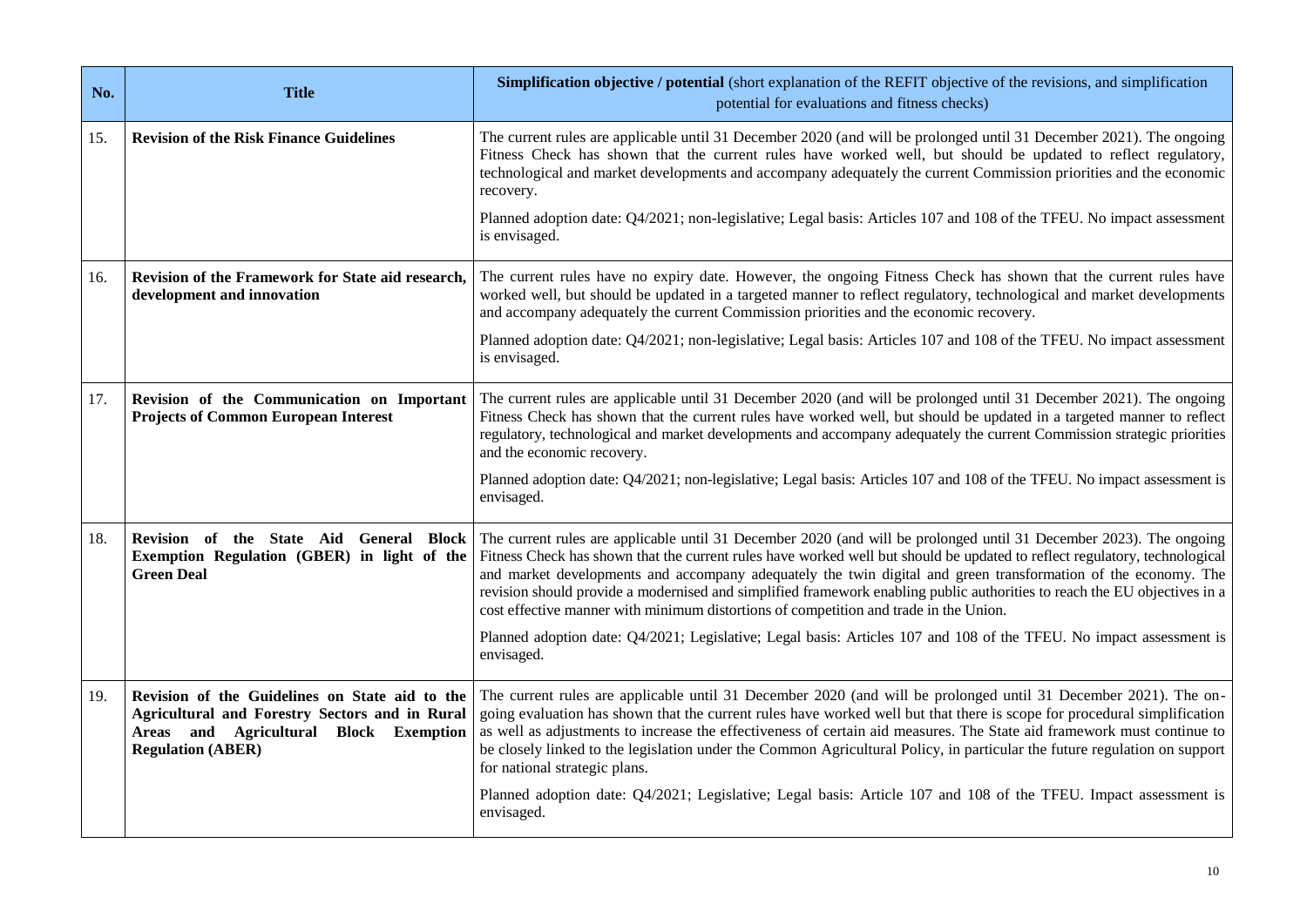| No. | <b>Title</b>                                                                                                                                             | <b>Simplification objective / potential</b> (short explanation of the REFIT objective of the revisions, and simplification<br>potential for evaluations and fitness checks)                                                                                                                                                                                                                                                                                                                                                                                                                                                                                                                               |
|-----|----------------------------------------------------------------------------------------------------------------------------------------------------------|-----------------------------------------------------------------------------------------------------------------------------------------------------------------------------------------------------------------------------------------------------------------------------------------------------------------------------------------------------------------------------------------------------------------------------------------------------------------------------------------------------------------------------------------------------------------------------------------------------------------------------------------------------------------------------------------------------------|
| 20. | Revision of the Guidelines on State aid for the<br>fishery and aquaculture sector, Block Exemption<br>Regulation (FIBER) and Regulation on de<br>minimis | The current rules are applicable until 31 December 2020 (and will be prolonged until 31 December 2021). The on-<br>going evaluation has shown that the current rules have worked well but that there is scope for procedural simplification.<br>The State aid framework must continue to be closely linked the legislation under the Common Fishery Policy, in<br>particular the future regulation on the European Maritime and Fisheries Fund.<br>Planned adoption date: Q4/2021; Legislative; Legal basis: Article 107 and 108 of the TFEU. Impact assessment is                                                                                                                                        |
|     |                                                                                                                                                          | envisaged.                                                                                                                                                                                                                                                                                                                                                                                                                                                                                                                                                                                                                                                                                                |
| 21. | Revision of the Machinery Directive 2006/42/EC                                                                                                           | The initiative aims to:                                                                                                                                                                                                                                                                                                                                                                                                                                                                                                                                                                                                                                                                                   |
|     |                                                                                                                                                          | address the risks stemming from new technologies while allowing for technical progress<br>(i)<br>simplify the requirements for documentation, by allowing digital formats, hence reducing administrative<br>(ii)<br>burden for economic operators, with an additional positive impact on environmental costs<br>improve the legal clarity of some major concepts and definitions in the current text of the Directive<br>(iii)<br>ensure coherence with other Directives and Regulations for products and improve enforcement of the<br>(iv)<br>legislation through the alignment to the New Legislative Framework<br>reduce costs of transposition by converting the Directive into a Regulation.<br>(v) |
|     |                                                                                                                                                          | Planned adoption date: Q2/2021; Legislative; Legal basis: Article 114 of the TFEU. Impact assessment is envisaged                                                                                                                                                                                                                                                                                                                                                                                                                                                                                                                                                                                         |
| 22. | <b>Revision - Computer reservation systems</b>                                                                                                           | The Regulation on a CRS Code of Conduct establishes a regulatory framework for Computerised Reservation Systems<br>(CRS) for air transport products. The overall general objectives of the Regulation were to prevent abuse of market<br>power and ensure market efficiency and the protection of consumer interests.                                                                                                                                                                                                                                                                                                                                                                                     |
|     |                                                                                                                                                          | Planned adoption: Q4/2021; Legislative; Legal basis: Articles 91 and 100(2) of the TFEU. Impact assessment is<br>envisaged.                                                                                                                                                                                                                                                                                                                                                                                                                                                                                                                                                                               |
| 23. | <b>Evaluation of the Commission Notice on market</b><br>definition in EU competition law                                                                 | Over the past few years, change is happening at an ever more rapid pace, and the world is becoming increasingly digital<br>and interconnected.                                                                                                                                                                                                                                                                                                                                                                                                                                                                                                                                                            |
|     |                                                                                                                                                          | The current Market Definition Notice dates from 1997 and may therefore not address all pertinent questions arising<br>today when defining the relevant product and geographic market. The Commission has also gained a lot of experience<br>in market definition all these years, techniques have evolved and the EU courts have provided additional guidance.                                                                                                                                                                                                                                                                                                                                            |
|     |                                                                                                                                                          | The Commission will evaluate whether its 1997 Notice on market definition requires updating to ensure that it is<br>accurate and up to date and that it sets out a clear and consistent approach to market definition in both antitrust and<br>merger cases across different industries, in a way that is easily accessible. The Commission must ensure that its<br>guidance in antitrust and merger enforcement continues to take into account fully digitisation and technological<br>developments in the current global context.                                                                                                                                                                       |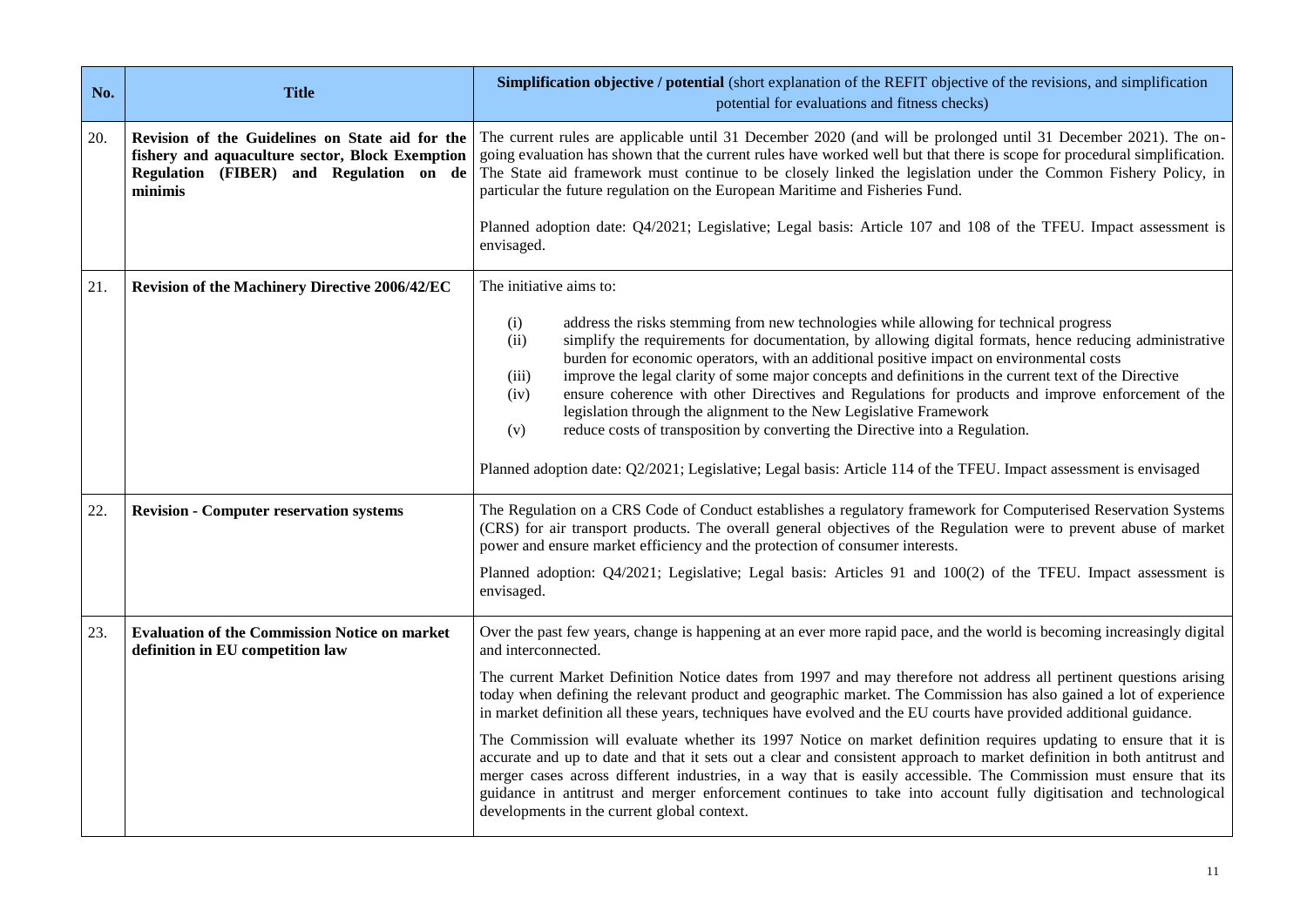| No. | <b>Title</b>                                                                                                                                                                                                                                       | <b>Simplification objective / potential</b> (short explanation of the REFIT objective of the revisions, and simplification<br>potential for evaluations and fitness checks)                                                                                                                                                                                                                                                                                                                     |
|-----|----------------------------------------------------------------------------------------------------------------------------------------------------------------------------------------------------------------------------------------------------|-------------------------------------------------------------------------------------------------------------------------------------------------------------------------------------------------------------------------------------------------------------------------------------------------------------------------------------------------------------------------------------------------------------------------------------------------------------------------------------------------|
| 24. | <b>Evaluation of State aid rules for broadband</b><br>infrastructure deployment                                                                                                                                                                    | The State aid rules applicable to the broadband sector aim at the deployment of pro-competitive broadband networks,<br>ensuring that the public funds are steered into areas that need it most (mainly rural areas), while preventing the<br>crowding out of private investment. The evaluation of these rules aims at verifying how they have functioned, whether<br>they respond to the technological and socio-economic developments and are appropriate to meet the new EU<br>objectives.   |
| 25. | <b>Evaluation of State aid rules for health and social</b><br>services of general economic interest                                                                                                                                                | The goal of the evaluation is to verify to which extent the rules on health and social Services of General Economic<br>Interest (SGEIs) reached the envisaged objectives under the 2012 SGEI package, namely to support Member States in<br>funding services of general economic interest that are of key importance to citizens and society as a whole while<br>preserving the key aspects of State aid control.                                                                               |
| 26. | <b>Evaluation of the 'New Legislative Framework for</b><br>Products' (Decision No 768/2008/EC on a common<br>framework for the marketing of products and the<br>accreditation and CE marking provisions of<br><b>Regulation (EC) No 765/2008).</b> | The objective of this evaluation is to assess the effectiveness, efficiency, relevance, coherence and EU added value of<br>Decision No 768/2008/EC on a common framework for the marketing of products and the accreditation and CE<br>marking provisions of Regulation (EC) No 765/2008. It should also assess if these instruments are fit for the digital age<br>and a greener economy and if they accelerate our green and digital transition and our economic resilience.                  |
| 27. | <b>Evaluation of the Electromagnetic Compatibility</b><br>Directive 2014/30/EU                                                                                                                                                                     | The Electromagnetic Compatibility Directive 2014/30/EU (EMCD) addresses electrical equipment placed on the EU<br>market. Its scope covers a high and increasing number of products, both for consumer and professional use.                                                                                                                                                                                                                                                                     |
|     |                                                                                                                                                                                                                                                    | The objectives of the EMCD are to ensure the functioning of the internal market by requiring equipment to comply<br>with an adequate level of electromagnetic compatibility. More specifically, the Directive seeks to ensure that<br>electromagnetic disturbances produced by equipment do not affect the correct functioning of other such equipment, and<br>that such equipment has an appropriate level of immunity to electromagnetic disturbances so that it can function as<br>intended. |
|     |                                                                                                                                                                                                                                                    | The purpose of the evaluation is to assess if the EMCD is still fit for purpose in terms of effectiveness, efficiency,<br>relevance, coherence and EU added value.                                                                                                                                                                                                                                                                                                                              |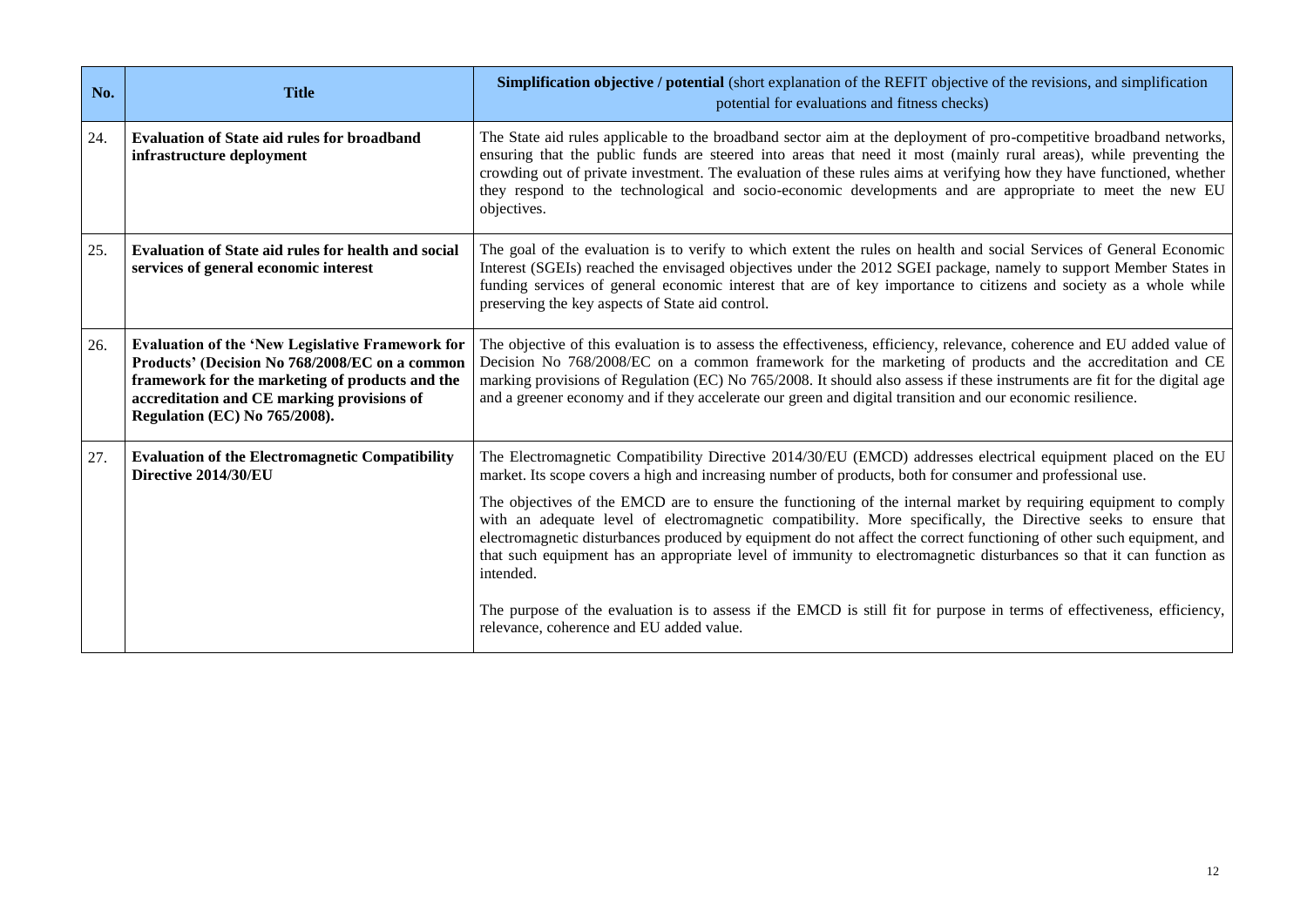| No. | <b>Title</b>                                                                                                                                                                                                                                                                                                                                                                                                | Simplification objective / potential (short explanation of the REFIT objective of the revisions, and simplification<br>potential for evaluations and fitness checks)                                                                                                                                                                                                                                                                                                                                                                                                                                                                                                                                                                                                                                                                                                                                                                                                                                                                                                                                                                                                                                                                                                                                                                                                                                                                                                                                                                                                                                            |  |
|-----|-------------------------------------------------------------------------------------------------------------------------------------------------------------------------------------------------------------------------------------------------------------------------------------------------------------------------------------------------------------------------------------------------------------|-----------------------------------------------------------------------------------------------------------------------------------------------------------------------------------------------------------------------------------------------------------------------------------------------------------------------------------------------------------------------------------------------------------------------------------------------------------------------------------------------------------------------------------------------------------------------------------------------------------------------------------------------------------------------------------------------------------------------------------------------------------------------------------------------------------------------------------------------------------------------------------------------------------------------------------------------------------------------------------------------------------------------------------------------------------------------------------------------------------------------------------------------------------------------------------------------------------------------------------------------------------------------------------------------------------------------------------------------------------------------------------------------------------------------------------------------------------------------------------------------------------------------------------------------------------------------------------------------------------------|--|
|     | <b>An Economy that Works for People</b>                                                                                                                                                                                                                                                                                                                                                                     |                                                                                                                                                                                                                                                                                                                                                                                                                                                                                                                                                                                                                                                                                                                                                                                                                                                                                                                                                                                                                                                                                                                                                                                                                                                                                                                                                                                                                                                                                                                                                                                                                 |  |
| 28. | Revision of Regulation (EU) No 909/2014 of the<br>European Parliament and of the Council of 23<br>July 2014 on improving securities settlement in<br>the European Union and on central securities<br>depositories and amending Directives 98/26/EC<br>and 2014/65/EU and Regulation (EU) No 236/2012<br>(CSDR)                                                                                              | The initiative is based on the experience gathered six years after the entry into force of CSDR, in a limited number of<br>areas practical issues with the application of the new framework have arisen. The forthcoming proposal will therefore<br>set out a number of targeted modifications of CSDR, aimed at simplifying the rules as well as making them more<br>proportionate and less burdensome for stakeholders.<br>These areas may include:<br>(a) cross-border provision of services by Union CSDs and handling of relevant applications<br>(b) the procedures and conditions under which CSDs have been authorised to designate credit institutions or themselves<br>to provide banking-type ancillary services<br>(c) rules relating to internalised settlement<br>(d) Fintech / use of technological innovation<br>Planned adoption date: Q2/2021; Legislative; Legal basis: Article 114 of the TFEU. Impact assessment is envisaged.                                                                                                                                                                                                                                                                                                                                                                                                                                                                                                                                                                                                                                                             |  |
| 29. | <b>Evaluation of three passenger rights Regulations</b><br>on: the rights of persons with disabilities and<br>persons with reduced mobility when travelling by<br>air (Regulations No 1107/2006), the rights of<br>passengers when travelling by sea and inland<br>waterway and (Regulation (EU) No 1177/2010),<br>and the rights of passengers in bus and coach<br>transport (Regulation (EU) No 181/2011) | Based on the conclusions of the evaluation, a study for a comparative analysis of the good practices of passenger rights<br>across all transport modes, the outcome of the ongoing legislative procedures for rail and air passenger rights and<br>considering also the lessons of the COVID-19 pandemic in the field of passenger rights.                                                                                                                                                                                                                                                                                                                                                                                                                                                                                                                                                                                                                                                                                                                                                                                                                                                                                                                                                                                                                                                                                                                                                                                                                                                                      |  |
| 30. | Interim evaluation of the implementation of the<br><b>Union Customs Code</b>                                                                                                                                                                                                                                                                                                                                | The evaluation will provide a comprehensive assessment of the implementation and impact of the UCC legal and IT<br>framework, at both EU and Member States' levels, since its entry into force in 2016. The UCC aims, amongst others, to<br>streamline customs rules, procedures and processes, achieve a fully paperless environment and strengthen legal<br>certainty and predictability of customs rules. The evaluation will assess the balance between customs controls and trade<br>facilitation as well as the extent to which the current rules support legitimate economic activity and prevent unfair or<br>illegal trade. Concerning the IT systems, the study should assess whether the automated processes set out in the UCC<br>package have allowed for reinforced collaboration among customs authorities and interoperability between the different<br>electronic systems. The evaluation will attempt to assess all costs of implementing the UCC, together with its electronic<br>systems as well as the benefits of safer, more compliant trade and speedier procedures. The two criteria should then be<br>set against each other in order to assess the ratio and judge the value for money. This assessment should include the<br>regulatory costs and benefits related to the implementation and application of the UCC for all relevant stakeholders<br>(compliance costs, administrative costs, administrative burdens, benefits, savings), as well as the potential for any<br>further simplification and burden reduction, which would not, however, compromise customs objectives. |  |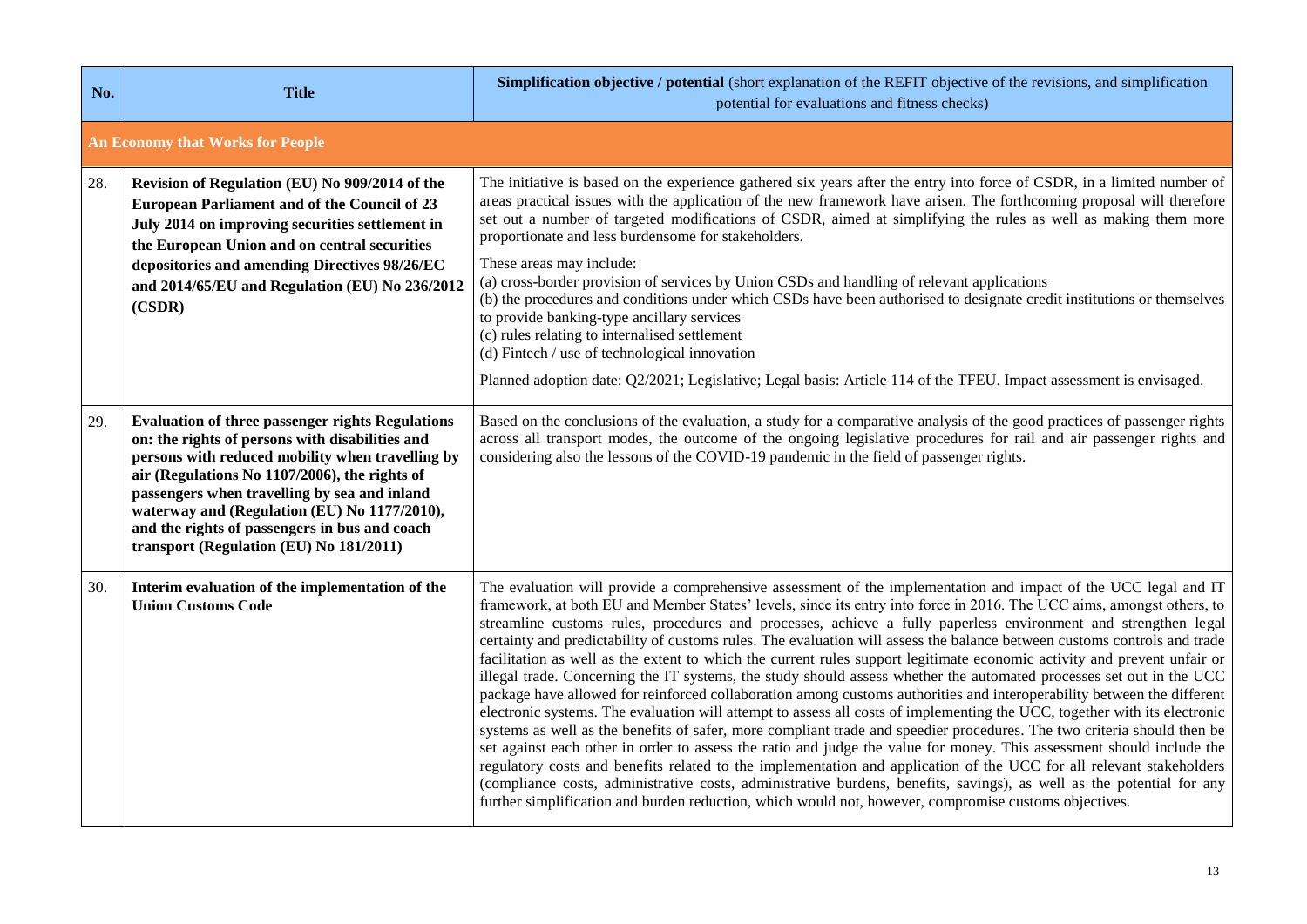| No. | <b>Title</b>                                                                                                | <b>Simplification objective / potential</b> (short explanation of the REFIT objective of the revisions, and simplification<br>potential for evaluations and fitness checks)                                                                                                                                                                                                                                                                                                                                                                                                                                                                                                                                                                                                                                                                                                                                                    |  |
|-----|-------------------------------------------------------------------------------------------------------------|--------------------------------------------------------------------------------------------------------------------------------------------------------------------------------------------------------------------------------------------------------------------------------------------------------------------------------------------------------------------------------------------------------------------------------------------------------------------------------------------------------------------------------------------------------------------------------------------------------------------------------------------------------------------------------------------------------------------------------------------------------------------------------------------------------------------------------------------------------------------------------------------------------------------------------|--|
|     | <b>Promoting our European Way of Life</b>                                                                   |                                                                                                                                                                                                                                                                                                                                                                                                                                                                                                                                                                                                                                                                                                                                                                                                                                                                                                                                |  |
| 31. | Revision of Directive 2003/109/EC on long-term<br>residents                                                 | As a follow-up to the 2019 Fitness check on legal migration, the revision of the long-term residents Directive will aim<br>to improve its effectiveness, in particular intra-EU mobility rights.<br>Planned adoption date: Q3/2021; Legislative; Legal basis: Article 79(2) of the TFEU. Impact assessment is envisaged.                                                                                                                                                                                                                                                                                                                                                                                                                                                                                                                                                                                                       |  |
|     |                                                                                                             |                                                                                                                                                                                                                                                                                                                                                                                                                                                                                                                                                                                                                                                                                                                                                                                                                                                                                                                                |  |
| 32. | Revision of Directive 2011/98/EU on the Single<br>permit                                                    | As a follow to the 2019 Fitness check on legal migration, the revision of the Single permit Directive will aim to<br>simplify and clarify its scope and to ensure a minimum harmonisation of admission and residence conditions for low<br>and medium skilled workers.                                                                                                                                                                                                                                                                                                                                                                                                                                                                                                                                                                                                                                                         |  |
|     |                                                                                                             | Planned adoption date: Q4/2021; Legislative; Legal basis: Article 79(2) of the TFEU. Impact assessment is envisaged.                                                                                                                                                                                                                                                                                                                                                                                                                                                                                                                                                                                                                                                                                                                                                                                                           |  |
| 33. | Revision of Regulation 258/2012 on export<br>authorisation, and import and transit measures<br>for firearms | Improve traceability of firearms (harmonised import markings), improve exchanges of information between national<br>authorities, increase the security of export and import control procedures, better address the imports of easily<br>convertible alarm and signal weapons, apply the whistle-blower-protection regime put in place with Directive (EU) No<br>2019/1937 to persons who report breaches of the amended Regulation.                                                                                                                                                                                                                                                                                                                                                                                                                                                                                            |  |
|     |                                                                                                             | Planned adoption date: Q4/2021; Legislative; Legal basis: Article 207 of the TFEU. Impact assessment is envisaged.                                                                                                                                                                                                                                                                                                                                                                                                                                                                                                                                                                                                                                                                                                                                                                                                             |  |
| 34. | <b>Revision - Maritime Accident Investigation</b>                                                           | The establishment of a permanent accident investigation body with adequate resources and expertise, able to respond at<br>short notice, is seen as a heavy resource burden and time-consuming task for smaller Member States and States with<br>small fleets. As a result, accidents are going unreported or are not being carried out in a timely, expert and independent<br>manner with possible implications in terms of safety and accidents occurring. The revision could therefore help to focus<br>better the use of resources and address shortages in expertise.<br>Planned adoption date: Q4/2021; Legislative; Legal basis: Article 100(2) of the TFEU. Impact assessment is envisaged.                                                                                                                                                                                                                             |  |
|     |                                                                                                             |                                                                                                                                                                                                                                                                                                                                                                                                                                                                                                                                                                                                                                                                                                                                                                                                                                                                                                                                |  |
| 35. | <b>Revision - Port State control</b>                                                                        | The revision will look at the possibility of more use of electronic information to allow for more targeted inspections.<br>This would allow the inspections to concentrate on operational issues rather than just being a documentation check.<br>This would also allow for more concentration on environmental issues and the development of an incentive mechanism<br>for newer/greener and quality shipping. It would help Member States with the recruitment retention and training of<br>suitably qualified inspectors and making use of the inspection database to allow for better burden sharing between<br>Member States. The revision will consider possibly broadening the scope of inspections to include foreign fishing<br>vessels, which have been shown to be particularly dangerous.<br>Planned adoption date: Q4/2021; Legislative; Legal basis: Article 100(2) of the TFEU. Impact assessment is envisaged. |  |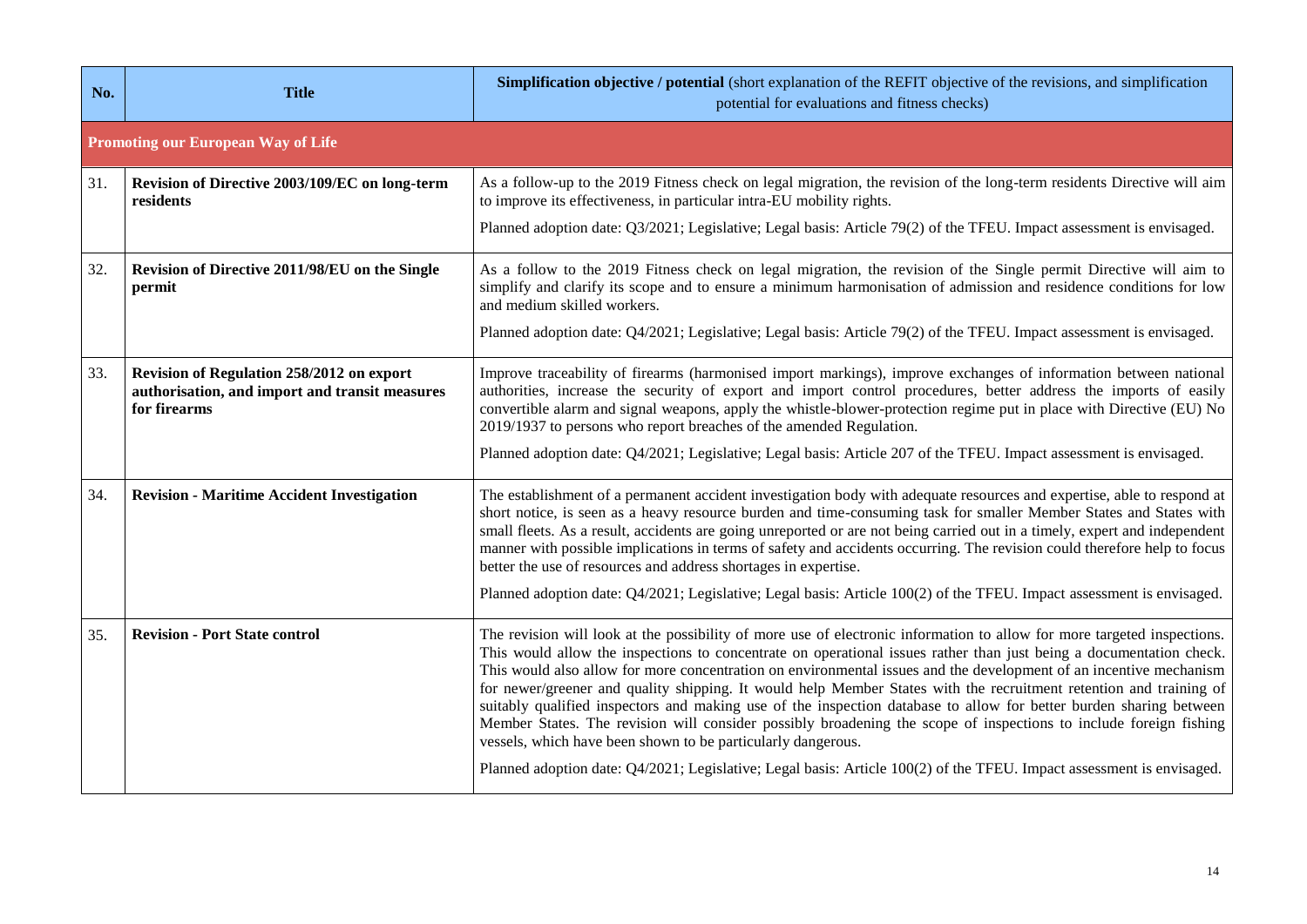| No. | <b>Title</b>                                     | <b>Simplification objective / potential</b> (short explanation of the REFIT objective of the revisions, and simplification<br>potential for evaluations and fitness checks)                                                                                                                                                                                                                                                                                                                                                                                                                                                                                                                                                                                                                                                                                                                                                                                                                                                                                                                                                                                                                                                                                                                                                                                                                                                                                                                                                                                                  |  |
|-----|--------------------------------------------------|------------------------------------------------------------------------------------------------------------------------------------------------------------------------------------------------------------------------------------------------------------------------------------------------------------------------------------------------------------------------------------------------------------------------------------------------------------------------------------------------------------------------------------------------------------------------------------------------------------------------------------------------------------------------------------------------------------------------------------------------------------------------------------------------------------------------------------------------------------------------------------------------------------------------------------------------------------------------------------------------------------------------------------------------------------------------------------------------------------------------------------------------------------------------------------------------------------------------------------------------------------------------------------------------------------------------------------------------------------------------------------------------------------------------------------------------------------------------------------------------------------------------------------------------------------------------------|--|
| 36. | <b>Revision - Flag State control</b>             | The revision will primarily align with already agreed rules in the context of International Maritime Organisation (IMO).<br>But, in terms of possible simplification, it will look at the possibility of modernising Member States ship registry into e-<br>Registers for the keeping and exchanging of e-Certificates (ship related). This should support more efficient services as<br>well as control and monitoring of vessels sailing under their flag. It also links to the simplification and administrative<br>reduction objective of port State control, both for administrations and for industry (quicker turnaround times in ports).<br>In addition, this would also allow for more concentration on environmental issues, in terms of the development of<br>incentives (reward for compliance and not only punish for non-compliance) for good quality and green operators. Via<br>the improved capacity building programme of the European Maritime Safety Agency, it would support Member States<br>in the continuous updating and sharing of best practices (avoiding to 're-invent the wheel' at national level). At the<br>same time working towards greater harmonisation and common understanding to the benefit of a harmonised EU<br>approach both for Administrations and for Industry. Overall improving attractiveness and competitiveness whilst<br>maintaining high levels of safety, security and pollution prevention.<br>Planned adoption date: Q4/2021; Legislative; Legal basis: Article 100(2) of the TFEU. Impact assessment is envisaged. |  |
| 37. | Revision of blood, tissues and cells legislation | The revision of Directive 2002/98/EC on safety and quality of human blood and blood components and of Directive<br>2004/23/EC on safety and quality of human tissues and cells and their implementing acts aims to update the blood,<br>tissues and cells legal frameworks. The EU legislation provides high safety and quality standards for blood, tissues and<br>cells (BTC). These were adopted in response to the transmission of diseases through BTC in the 80s and 90s. The<br>initiative aims to update the current legislation to allow for more flexible alignment to scientific and technological<br>developments. It aims to address the (re-)emergence of communicable diseases, including lessons learnt from the<br>COVID-19 pandemic. It will also address increasing commercialisation and globalisation of the sector. The revision<br>aims at the removal from legislation of many technical provisions, which will allow faster updating of standards. Also,<br>the revision would allow the possibility to merge the basic acts into a single instrument.<br>Planned adoption date: Q4/2021; Legislative; Legal Basis Article 168(4)(a) of the TFEU. Impact assessment is<br>envisaged.                                                                                                                                                                                                                                                                                                                                                                |  |
| 38. | <b>Evaluation of Fishing Vessel safety</b>       | The fishing sector is widely recognised as amongst the most hazardous professions. The current Directive 97/70/EC<br>applies the technical provisions of the IMO 1993 Torremolinos Protocol (TP) an international agreement that has never<br>come into force, to vessels of 24 metres and over. Its successor, the 2012 Cape Town Agreement – CTA, which retains<br>most of the TP provisions, has also not yet entered into force and only by six EU Member States have ratified it. The<br>evaluation of Directive 97/70/EC will address the issue of the non-ratification of the CTA and identify regulatory gaps<br>in safety as well as potential updates to reflect technological developments since 1993, taking inspiration from<br>improvements undertaken in the international merchant shipping sector, as well as in EU shipping legislation. It will<br>also consider the feasibility of regulations at EU level for smaller fishing vessels (less than 24 metres), the sector in<br>which a major proportion of accidents occur.                                                                                                                                                                                                                                                                                                                                                                                                                                                                                                                              |  |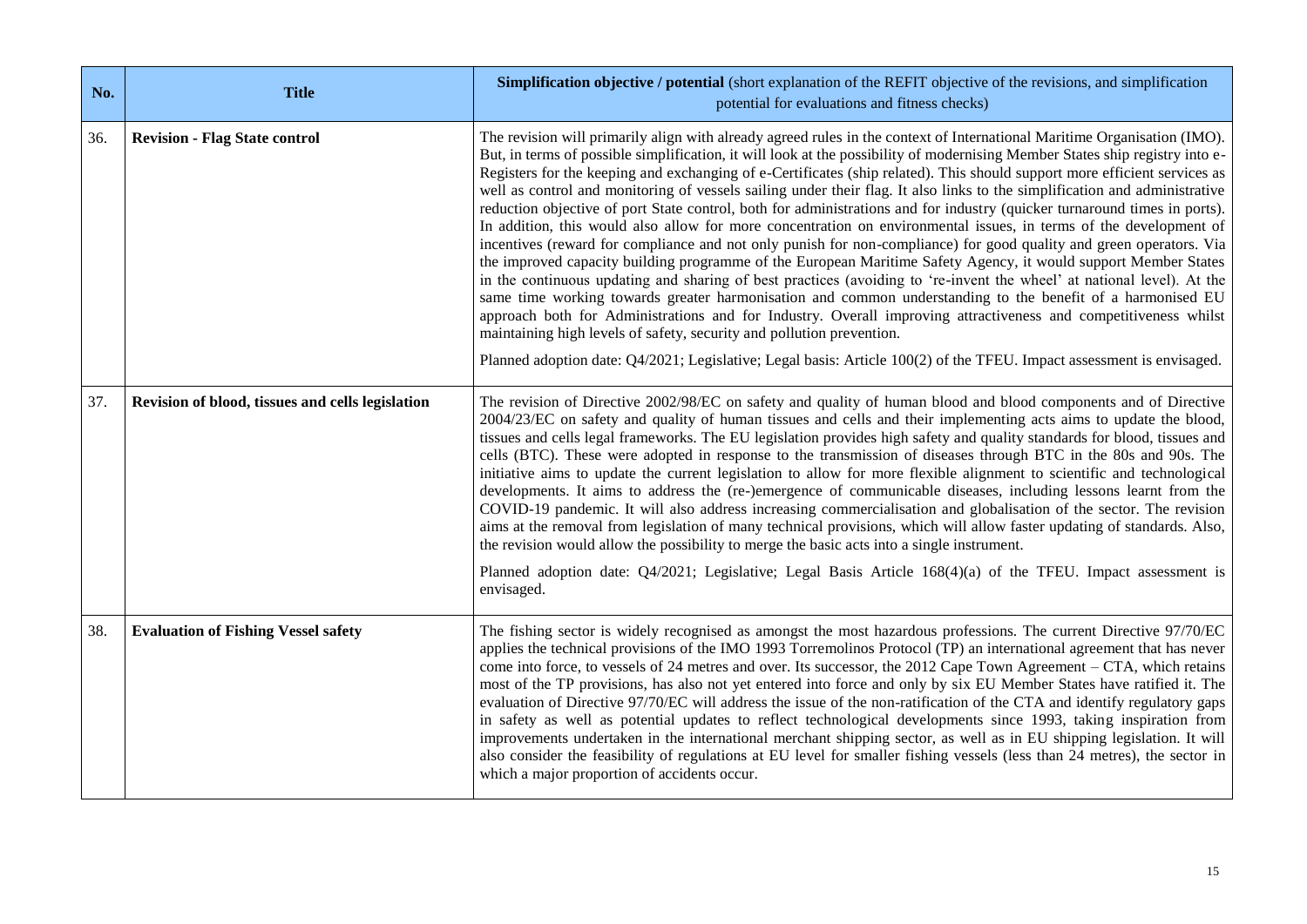| No.                               | <b>Title</b>                                                                                                 | <b>Simplification objective / potential (short explanation of the REFIT objective of the revisions, and simplification</b><br>potential for evaluations and fitness checks)                                                                                                                                                                                                                                                                                                                                                                                                                                                                          |  |
|-----------------------------------|--------------------------------------------------------------------------------------------------------------|------------------------------------------------------------------------------------------------------------------------------------------------------------------------------------------------------------------------------------------------------------------------------------------------------------------------------------------------------------------------------------------------------------------------------------------------------------------------------------------------------------------------------------------------------------------------------------------------------------------------------------------------------|--|
| 39.                               | Evaluation of the Directive 2011/24/EU on the<br>application on patient rights in cross-border<br>healthcare | Ten years after the Directive's adoption, the evaluation will assess how the Directive's objective to facilitate access to<br>safe and high quality cross-border healthcare in another Member State has been met and how the Directive has<br>promoted patient rights and cross-border cooperation between Member States for the benefit of EU citizens. The<br>evaluation will look into the approaches implemented by Member States in practice, how effectively these are working<br>and what areas still act as barriers to patients seeking healthcare across borders.                                                                          |  |
| A New Push for European Democracy |                                                                                                              |                                                                                                                                                                                                                                                                                                                                                                                                                                                                                                                                                                                                                                                      |  |
| 40.                               | Revision of the Directive 99/2008/EC on the<br>protection of the environment through criminal<br>law         | Based on the outcome of the evaluation, the revision of the Directive will ensure improved and more targeted tools to<br>achieve the objectives and a more consistent interplay with other legislative instruments protecting the environment.<br>The revision will also make use of the reinforced competence in the field of criminal law under the Lisbon Treaty. It<br>will aim at providing better protection of the environment through criminal law in concert with other legislative and<br>implementation measures.<br>Planned adoption date: Q4/2021; Legislative; Legal basis: Article 83(2) of the TFEU. Impact assessment is envisaged. |  |
| 41.                               | Fitness check of the EU legislation on violence<br>against women and domestic violence                       | The fitness check will assess which role the existing EU legislation has had in preventing and combatting violence<br>against women and domestic violence and analyse the coherence of these EU measures with international sources. It<br>will identify legislative gaps and analyse the need for possible further steps towards improved, coordinated protection<br>against this persistent type of gender-based discrimination. The fitness check will cover the period from the adoption of<br>each legal act up until 2020. It will cover all EU Member States.                                                                                 |  |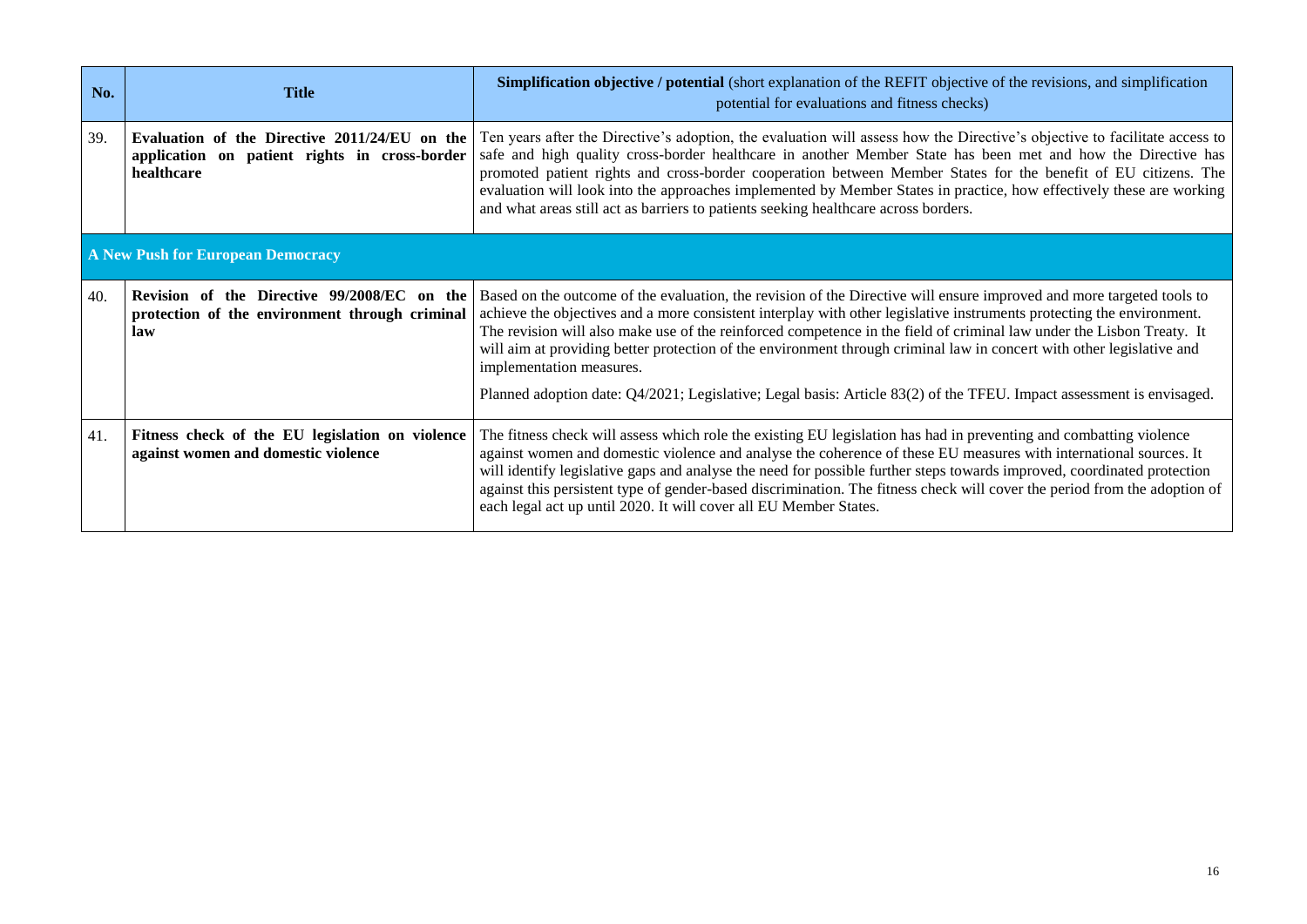### **Annex III: Priority pending proposals**

| No.                          | <b>Full Title</b>                                                                                                                                                                                                                                                                                                                                                                                |                                                     |  |
|------------------------------|--------------------------------------------------------------------------------------------------------------------------------------------------------------------------------------------------------------------------------------------------------------------------------------------------------------------------------------------------------------------------------------------------|-----------------------------------------------------|--|
| <b>A European Green Deal</b> |                                                                                                                                                                                                                                                                                                                                                                                                  |                                                     |  |
| 1.                           | Amended proposal for a REGULATION OF THE EUROPEAN PARLIAMENT AND OF THE COUNCIL establishing the framework for<br>achieving climate neutrality and amending Regulation (EU) 2018/1999 (European Climate Law)                                                                                                                                                                                     | COM(2020)80 final<br>2020/0036 (COD)<br>04.03.2020  |  |
|                              |                                                                                                                                                                                                                                                                                                                                                                                                  | COM(2020)563 final<br>17.09.2020                    |  |
| 2.                           | Proposal for a DECISION OF THE EUROPEAN PARLIAMENT AND OF THE COUNCIL on a European Year of Rail (2021)                                                                                                                                                                                                                                                                                          |                                                     |  |
| 3.                           | Proposal for a REGULATION OF THE EUROPEAN PARLIAMENT AND OF THE COUNCIL amending Council Regulation (EC) No<br>1224/2009, and amending Council Regulations (EC) No 768/2005, (EC) No 1967/2006, (EC) No 1005/2008, and Regulation (EU) No 2016/1139 of<br>the European Parliament and of the Council as regards fisheries control                                                                |                                                     |  |
| $\overline{4}$ .             | Proposal for a REGULATION OF THE EUROPEAN PARLIAMENT AND OF THE COUNCIL on the implementation of the Single European<br>Sky (recast)                                                                                                                                                                                                                                                             |                                                     |  |
|                              |                                                                                                                                                                                                                                                                                                                                                                                                  | COM(2020)579 final<br>22.09.2020                    |  |
| 5.                           | Proposal for a REGULATION OF THE EUROPEAN PARLIAMENT AND OF THE COUNCIL amending Regulation (EC) No 261/2004<br>establishing common rules on compensation and assistance to passengers in the event of denied boarding and of cancellation or long delay of flights<br>and Regulation (EC) No 2027/97 on air carrier liability in respect of the carriage of passengers and their baggage by air | COM(2013)130 final<br>2013/0072 (COD)<br>13.03.2013 |  |
| 6.                           | Proposal for a REGULATION OF THE EUROPEAN PARLIAMENT AND OF THE COUNCIL on common rules for the allocation of slots at<br>European Union airports                                                                                                                                                                                                                                                | COM(2011)827 final<br>2011/0391 (COD)<br>01.12.2011 |  |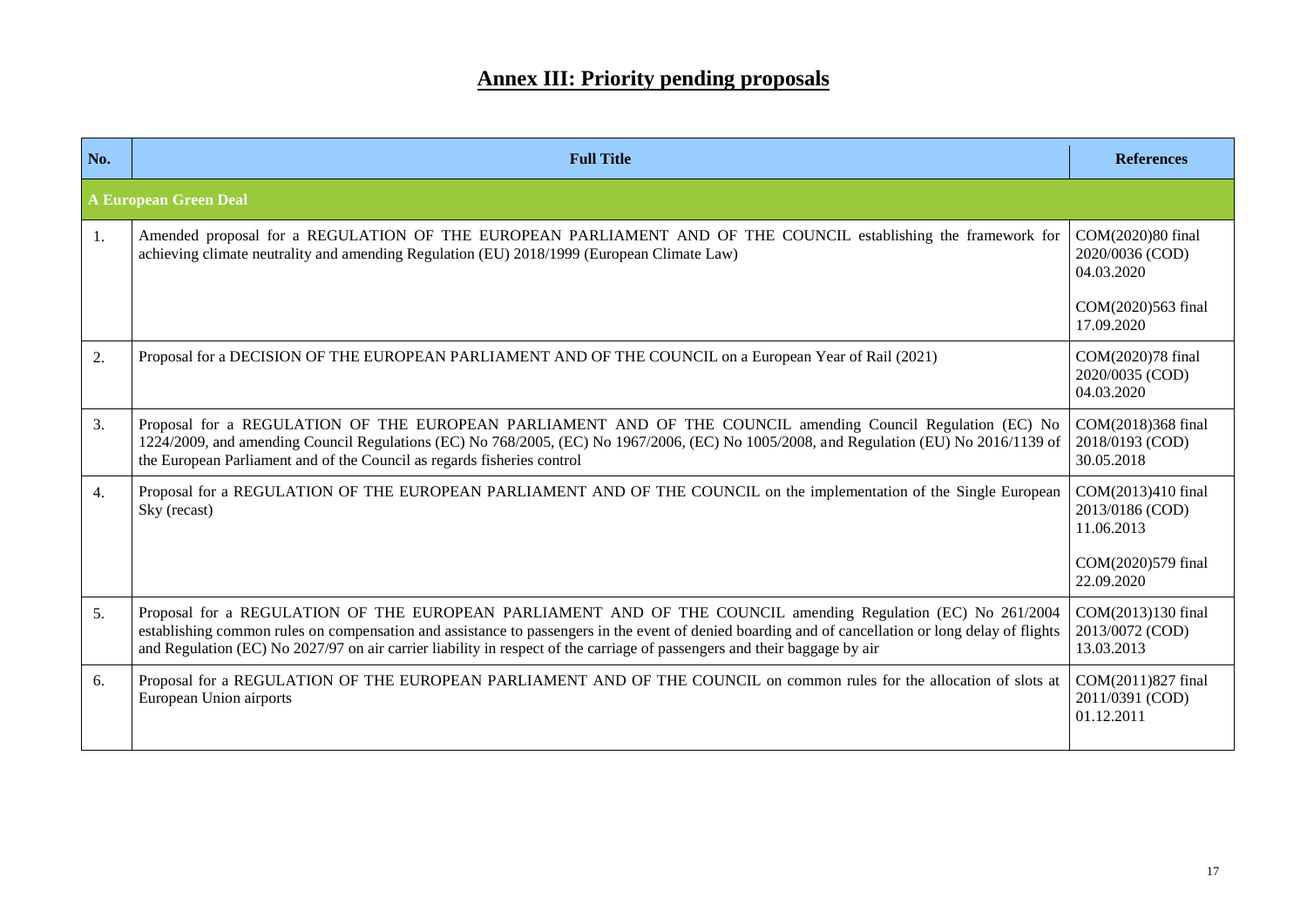| No. | <b>Full Title</b>                                                                                                                                                                                                                                                                                            |                                                     |  |  |
|-----|--------------------------------------------------------------------------------------------------------------------------------------------------------------------------------------------------------------------------------------------------------------------------------------------------------------|-----------------------------------------------------|--|--|
|     | A Europe fit for the Digital Age                                                                                                                                                                                                                                                                             |                                                     |  |  |
| 7.  | Proposal for a DIRECTIVE OF THE EUROPEAN PARLIAMENT AND OF THE COUNCIL amending Directives 2006/43/EC, 2009/65/EC,<br>2009/138/EU, 2011/61/EU, EU/2013/36, 2014/65/EU, (EU) 2015/2366 and EU/2016/2341                                                                                                       | COM(2020)596 final<br>2020/0268 (COD)<br>24.09.2020 |  |  |
| 8.  | Proposal for a REGULATION OF THE EUROPEAN PARLIAMENT AND OF THE COUNCIL on digital operational resilience for the financial<br>sector and amending Regulations (EC) No 1060/2009, (EU) No 648/2012, (EU) No 600/2014 and (EU) No 909/2014 (DORA)                                                             | COM(2020)595 final<br>2020/0266 (COD)<br>24.09.2020 |  |  |
| 9.  | Proposal for a REGULATION OF THE EUROPEAN PARLIAMENT AND OF THE COUNCIL on a pilot regime for market infrastructures based<br>on distributed ledger technology                                                                                                                                               |                                                     |  |  |
| 10. | Proposal for a REGULATION OF THE EUROPEAN PARLIAMENT AND OF THE COUNCIL on Markets in Crypto-assets, and amending<br>Directive (EU) 2019/1937 (MICA)                                                                                                                                                         |                                                     |  |  |
| 11. | Proposal for a REGULATION OF THE EUROPEAN PARLIAMENT AND OF THE COUNCIL amending Regulation (EC) No 715/2007 on type<br>approval of motor vehicles with respect to emissions from light passenger and commercial vehicles (Euro 5 and Euro 6) and on access to vehicle<br>repair and maintenance information |                                                     |  |  |
| 12. | Proposal for a REGULATION OF THE EUROPEAN PARLIAMENT AND OF THE COUNCIL establishing the European Cybersecurity<br>COM(2018)630 final<br>Industrial, Technology and Research Competence Centre and the Network of National Coordination Centres<br>2018/0328 (COD)<br>12.09.2019                             |                                                     |  |  |
| 13. | Proposal for a REGULATION OF THE EUROPEAN PARLIAMENT AND OF THE COUNCIL concerning the respect for private life and the<br>protection of personal data in electronic communications and repealing Directive 2002/58/EC (Regulation on Privacy and Electronic<br>Communications)                              |                                                     |  |  |
|     | <b>An Economy that Works for People</b>                                                                                                                                                                                                                                                                      |                                                     |  |  |
| 14. | Proposal for a REGULATION OF THE EUROPEAN PARLIAMENT AND OF THE COUNCIL amending Regulation (EU) 2016/1011 as regards<br>the exemption of certain third country foreign exchange benchmarks and the designation of replacement benchmarks for certain benchmarks in<br>cessation                             | COM(2020)337 final<br>2020/0154 (COD)<br>24.07.2020 |  |  |
| 15. | Proposal for a COUNCIL DIRECTIVE amending Directive 2011/16/EU on administrative cooperation in the field of taxation                                                                                                                                                                                        | COM(2020)314 final<br>2020/0148 (CNS)<br>15.07.2020 |  |  |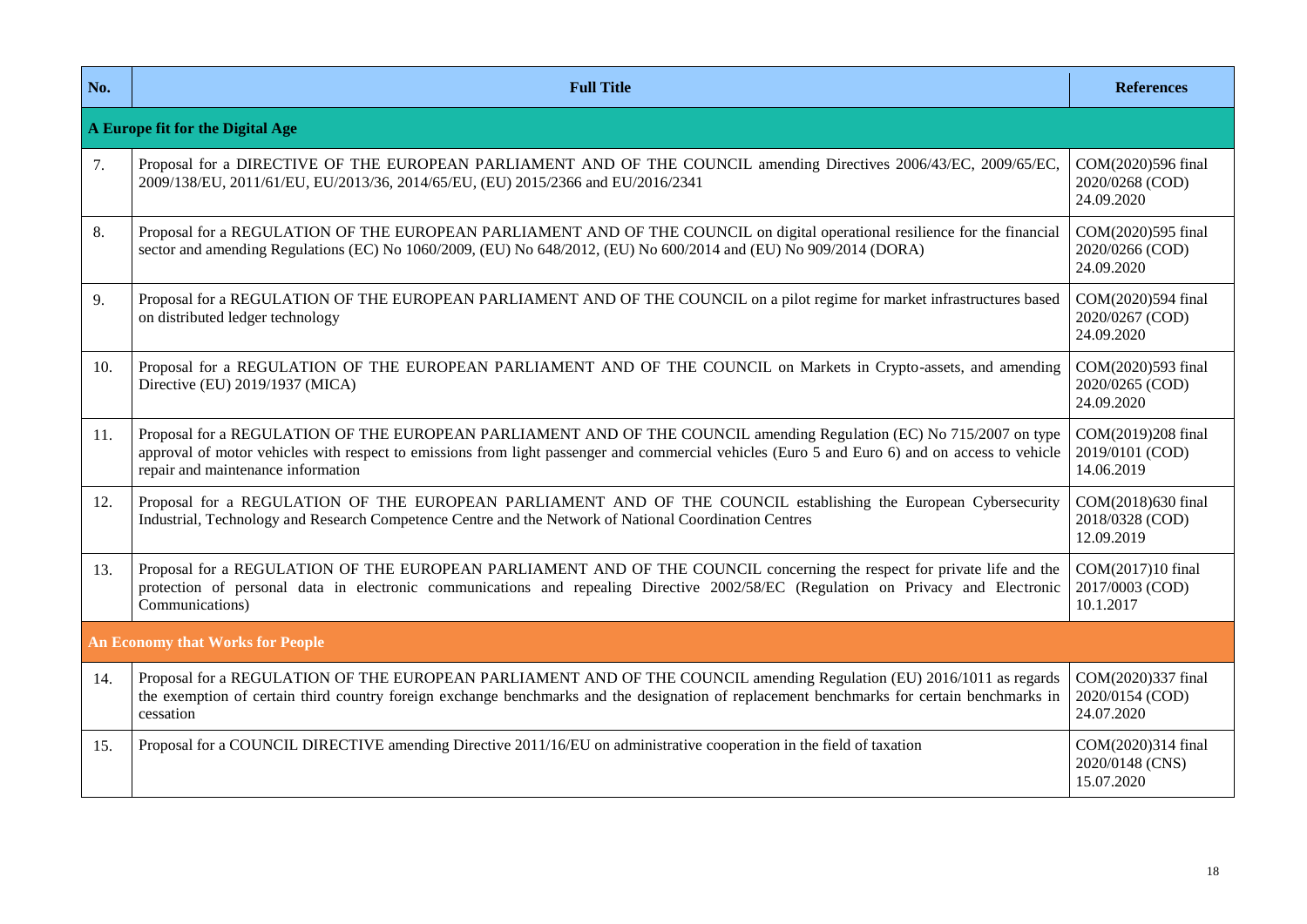| No. | <b>Full Title</b>                                                                                                                                                                                                                                                                                                                         |  |
|-----|-------------------------------------------------------------------------------------------------------------------------------------------------------------------------------------------------------------------------------------------------------------------------------------------------------------------------------------------|--|
| 16. | Proposal for a REGULATION OF THE EUROPEAN PARLIAMENT AND OF THE COUNCIL amending Regulation (EU) No 575/2013 as<br>regards adjustments to the securitisation framework to support the economic recovery in response to the COVID-19 pandemic                                                                                              |  |
| 17. | Proposal for a REGULATION OF THE EUROPEAN PARLIAMENT AND OF THE COUNCIL amending Regulation (EU) 2017/2402 laying<br>down a general framework for securitisation and creating a specific framework for simple, transparent and standardised securitisation to help the<br>recovery from the COVID-19 pandemic                             |  |
| 18. | Proposal for a REGULATION OF THE EUROPEAN PARLIAMENT AND OF THE COUNCIL amending Regulation (EU) 2017/1129 as regards<br>COM(2020)281 final<br>the EU Recovery prospectus and targeted adjustments for financial intermediaries to help the recovery from the COVID-19 pandemic                                                           |  |
| 19. | Proposal for a DIRECTIVE OF THE EUROPEAN PARLIAMENT AND OF THE COUNCIL amending Directive 2014/65/EU as regards<br>information requirements, product governance and position limits to help the recovery from the COVID-19 pandemic                                                                                                       |  |
| 20. | Proposal for a DIRECTIVE OF THE EUROPEAN PARLIAMENT AND OF THE COUNCIL amending Directive 2009/103/EC of the European<br>Parliament and the Council of 16 September 2009 relating to insurance against civil liability in respect of the use of motor vehicles, and the<br>enforcement of the obligation to ensure against such liability |  |
| 21. | Proposal for a DIRECTIVE OF THE EUROPEAN PARLIAMENT AND OF THE COUNCIL on credit servicers, credit purchasers and the<br>recovery of collateral                                                                                                                                                                                           |  |
| 22. | Proposal for a REGULATION OF THE EUROPEAN PARLIAMENT AND OF THE COUNCIL amending Regulation (EC) No 883/2004 on the<br>coordination of social security systems and regulation (EC) No 987/2009 laying down the procedure for implementing Regulation (EC) No<br>883/2004(Text with relevance for the EEA and Switzerland)                 |  |
| 23. | Proposal for a COUNCIL DIRECTIVE on a Common Consolidated Corporate Tax Base (CCCTB)                                                                                                                                                                                                                                                      |  |
| 24. | Proposal for a DIRECTIVE OF THE EUROPEAN PARLIAMENT AND OF THE COUNCIL amending Directive 2013/34/EU as regards<br>disclosure of income tax information by certain undertakings and branches                                                                                                                                              |  |
| 25. | Proposal for a REGULATION OF THE EUROPEAN PARLIAMENT AND OF THE COUNCIL amending Regulation (EU) 806/2014 in order to<br>establish a European Deposit Insurance Scheme                                                                                                                                                                    |  |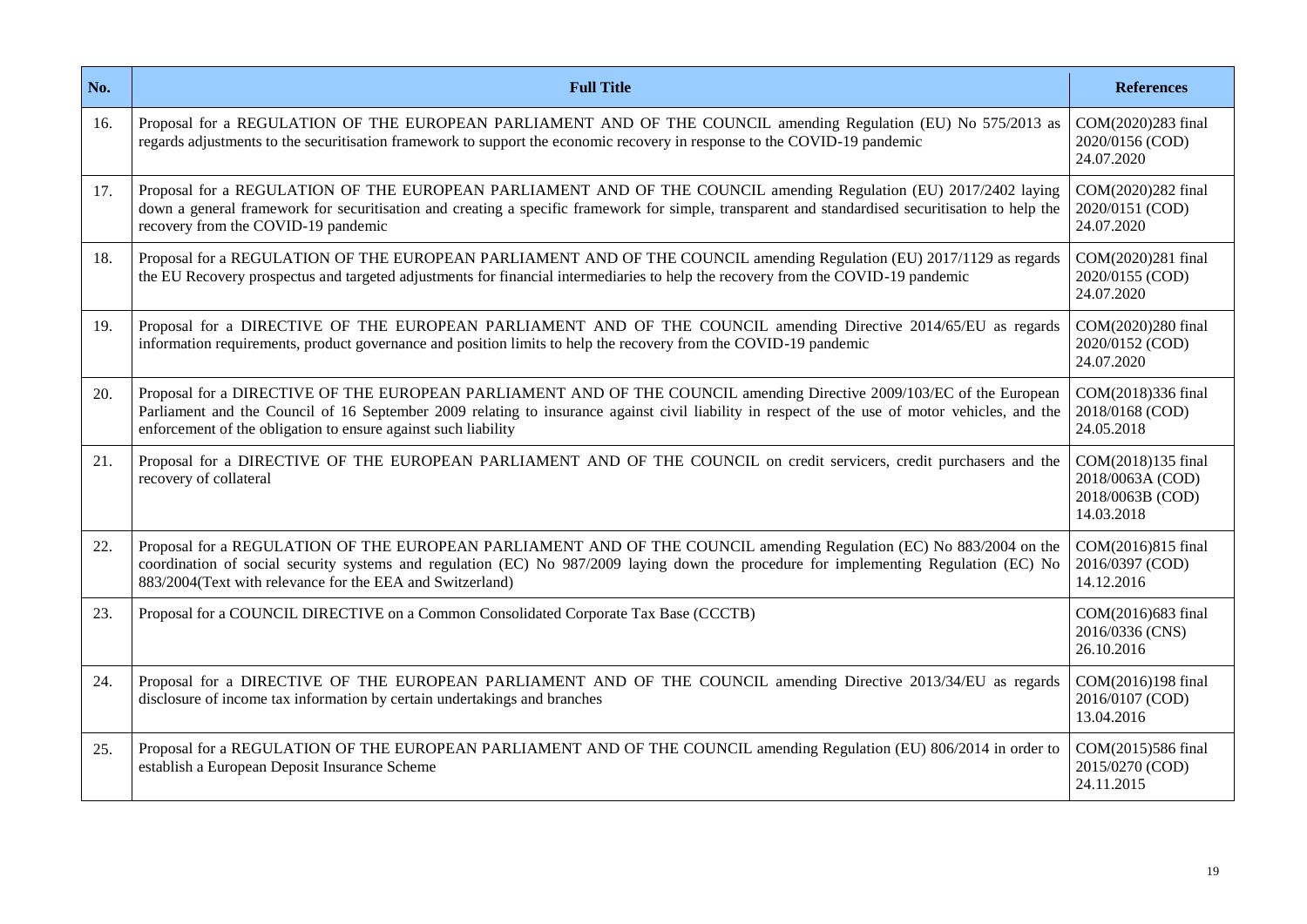| No. | <b>Full Title</b>                                                                                                                                                                                                                                                                                                                  |                                                     |
|-----|------------------------------------------------------------------------------------------------------------------------------------------------------------------------------------------------------------------------------------------------------------------------------------------------------------------------------------|-----------------------------------------------------|
| 26. | Proposal for a COUNCIL DIRECTIVE implementing enhanced cooperation in the area of financial transaction tax                                                                                                                                                                                                                        |                                                     |
|     | <b>A Stronger Europe in the World</b>                                                                                                                                                                                                                                                                                              |                                                     |
| 27. | Proposal for a REGULATION OF THE EUROPEAN PARLIAMENT AND OF THE COUNCIL amending Council Regulation (EC) No<br>COM(2020)135 final<br>1215/2009 introducing exceptional trade measures for countries and territories participating in or linked to the European Union's Stabilisation and<br>2020/0051 (COD)<br>Association process |                                                     |
| 28. | Proposal for a REGULATION OF THE EUROPEAN PARLIAMENT AND OF THE COUNCIL amending Regulation (EU) No 654/2014 of the<br>European Parliament and of the Council concerning the exercise of the Union's rights for the application and enforcement of international trade<br>rules                                                    |                                                     |
| 29. | Proposal for a REGULATION OF THE EUROPEAN PARLIAMENT AND OF THE COUNCIL setting up a Union regime for the control of<br>exports, transfer, brokering, technical assistance and transit of dual-use items (recast)                                                                                                                  |                                                     |
| 30. | Proposal for a REGULATION OF THE EUROPEAN PARLIAMENT AND OF THE COUNCIL on the access of third-country goods and services<br>to the Union's internal market in public procurement and procedures supporting negotiations on access of Union goods and services to the public<br>procurement markets of third countries             | COM(2012)124 final<br>2012/0060 (COD)<br>21.03.2012 |
|     | Promoting our European Way of Life                                                                                                                                                                                                                                                                                                 |                                                     |
| 31. | Proposal for a REGULATION OF THE EUROPEAN PARLIAMENT AND OF THE COUNCIL addressing situations of crisis and force majeure<br>in the field of migration and asylum                                                                                                                                                                  |                                                     |
| 32. | Proposal for a REGULATION OF THE EUROPEAN PARLIAMENT AND OF THE COUNCIL introducing a screening of third country nationals<br>at the external borders and amending Regulations (EC) No 767/2008, (EU) 2017/2226, (EU) 2018/1240 and (EU) 2019/817                                                                                  |                                                     |
| 33. | Proposal for a REGULATION OF THE EUROPEAN PARLIAMENT AND OF THE COUNCIL on asylum and migration management and<br>amending Council Directive (EC) 2003/109 and the proposed Regulation (EU) XXX/XXX [Asylum and Migration Fund]                                                                                                    |                                                     |
| 34. | Proposal for a DECISION OF THE EUROPEAN PARLIAMENT AND OF THE COUNCIL Amending Decision No 445/2014/EU establishing a<br>Union action for the European Capitals of Culture for the years 2020 to 2033                                                                                                                              | COM(2020)384 final<br>2020/0179 (COD)<br>18.08.2020 |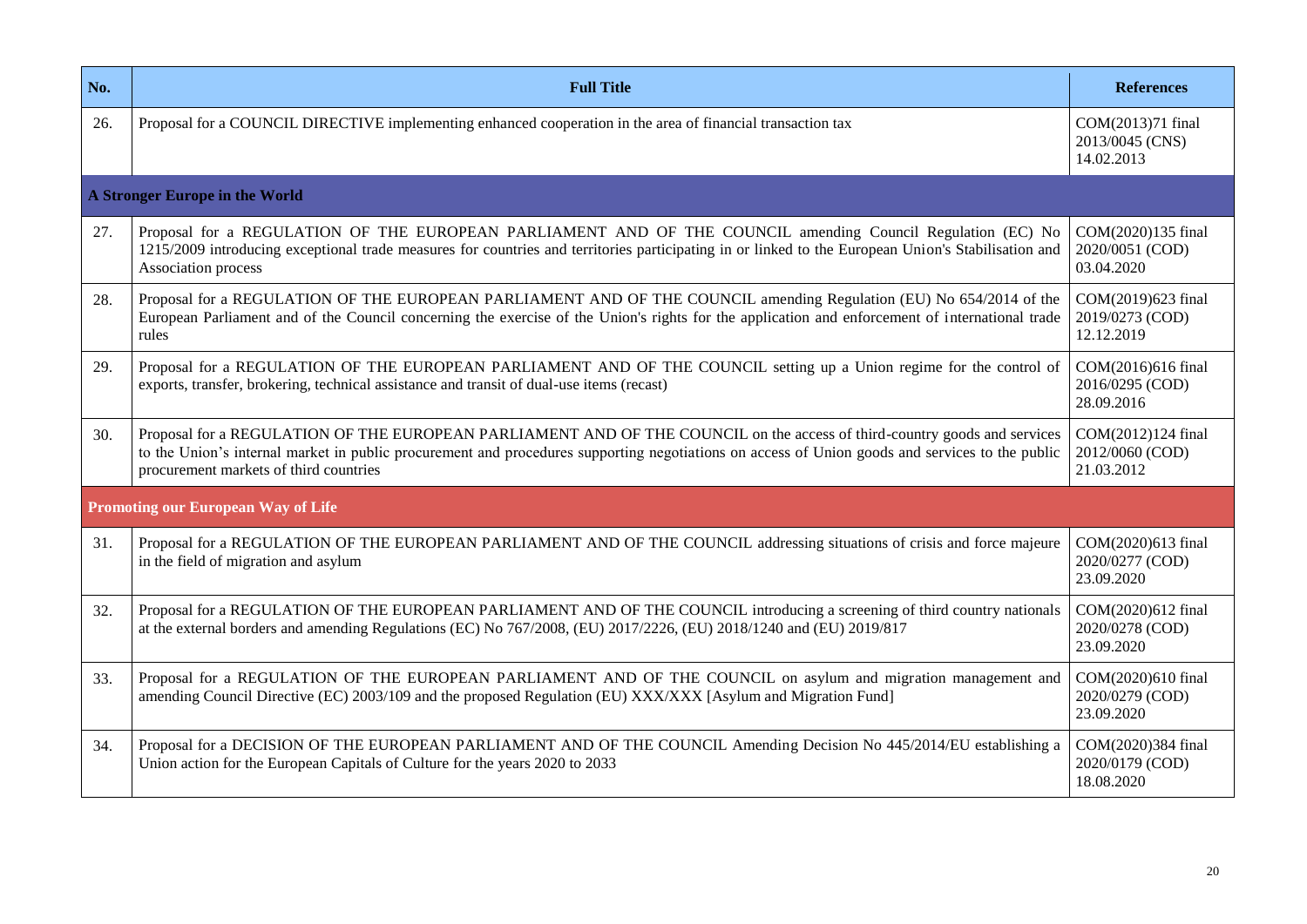| No. | <b>Full Title</b>                                                                                                                                                                                                                                                                                                                                                                                                                                                                               | <b>References</b>                                 |
|-----|-------------------------------------------------------------------------------------------------------------------------------------------------------------------------------------------------------------------------------------------------------------------------------------------------------------------------------------------------------------------------------------------------------------------------------------------------------------------------------------------------|---------------------------------------------------|
| 35. | Proposal for a REGULATION OF THE EUROPEAN PARLIAMENT AND OF THE COUNCIL establishing the conditions for accessing other<br>EU information systems for ETIAS purposes and amending Regulation (EU) 2018/1240, Regulation (EC) No 767/2008, Regulation (EU)2017/2226<br>and Regulation (EU) 2018/1861                                                                                                                                                                                             | COM(2019)4 final<br>2019/0002 (COD)<br>07.01.2019 |
| 36. | Proposal for a REGULATION OF THE EUROPEAN PARLIAMENT AND OF THE COUNCIL establishing the conditions for accessing the other<br>EU information systems and amending Regulation (EU) 2018/1862 and Regulation (EU) yyyy/xxx [ECRIS-TCN]                                                                                                                                                                                                                                                           | COM(2019)3 final<br>2019/0001 (COD)<br>07.01.2020 |
| 37. | Proposal for a REGULATION OF THE EUROPEAN PARLIAMENT AND OF THE COUNCIL on preventing the dissemination of terrorist<br>content online                                                                                                                                                                                                                                                                                                                                                          |                                                   |
| 38. | Proposal for a DIRECTIVE OF THE EUROPEAN PARLIAMENT AND OF THE COUNCIL on common standards and procedures in Member<br>States for returning illegally staying third-country nationals (recast)                                                                                                                                                                                                                                                                                                  |                                                   |
| 39. | Proposal for a REGULATION OF THE EUROPEAN PARLIAMENT AND OF THE COUNCIL amending Regulation (EC) No 767/2008,<br>Regulation(EC) No 810/2009, Regulation (EU) 2017/2226, Regulation (EU) 2016/399, Regulation XX/2018 [Interoperability Regulation], and<br>Decision 2004/512/EC and repealing Council Decision 2008/633/JHA                                                                                                                                                                     |                                                   |
| 40. | Proposal for a REGULATION OF THE EUROPEAN PARLIAMENT AND OF THE COUNCIL establishing a Union Resettlement Framework<br>and amending Regulation (EU) No 516/2014 of the European Parliament and the Council                                                                                                                                                                                                                                                                                      |                                                   |
| 41. | Proposal for a REGULATION OF THE EUROPEAN PARLIAMENT AND OF THE COUNCIL establishing a common procedure for<br>international protection in the Union and repealing Directive 2013/32/EU                                                                                                                                                                                                                                                                                                         |                                                   |
|     |                                                                                                                                                                                                                                                                                                                                                                                                                                                                                                 |                                                   |
| 42. | Proposal for a REGULATION OF THE EUROPEAN PARLIAMENT AND OF THE COUNCIL on standards for the qualification of third-country<br>nationals or stateless persons as beneficiaries of international protection, for a uniform status for refugees or for persons eligible for subsidiary<br>protection and for the content of the protection granted and amending Council Directive 2003/109/EC of 25 November 2003 concerning the status<br>of third-country nationals who are long-term residents |                                                   |
| 43. | Proposal for a DIRECTIVE OF THE EUROPEAN PARLIAMENT AND OF THE COUNCIL laying down standards for the reception of<br>applicants for international protection (recast)                                                                                                                                                                                                                                                                                                                           |                                                   |
| 44. | Proposal for a DIRECTIVE OF THE EUROPEAN PARLIAMENT AND OF THE COUNCIL on the conditions of entry and residence of third-<br>country nationals for the purposes of highly skilled employment                                                                                                                                                                                                                                                                                                    |                                                   |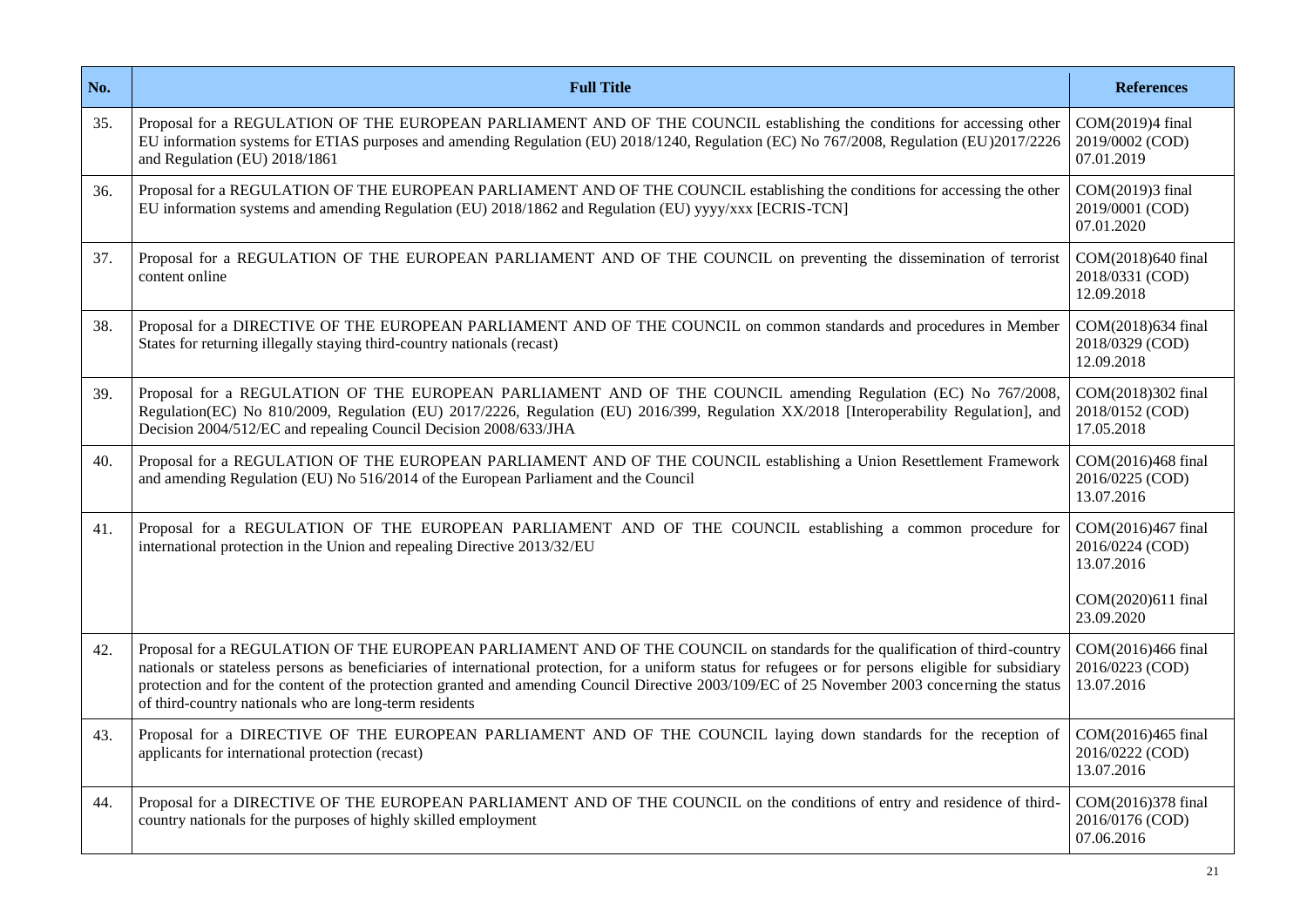| No. | <b>Full Title</b>                                                                                                                                                                                                                                                                                                                                                                                                                                                                                                                                                                                                                                                                                                                                                                             |                                                     |
|-----|-----------------------------------------------------------------------------------------------------------------------------------------------------------------------------------------------------------------------------------------------------------------------------------------------------------------------------------------------------------------------------------------------------------------------------------------------------------------------------------------------------------------------------------------------------------------------------------------------------------------------------------------------------------------------------------------------------------------------------------------------------------------------------------------------|-----------------------------------------------------|
| 45. | Proposal for a REGULATION OF THE EUROPEAN PARLIAMENT AND OF THE COUNCIL on the establishment of 'Eurodac' for the<br>COM(2016)272 final<br>comparison of fingerprints for the effective application of [Regulation (EU) No 604/2013 establishing the criteria and mechanisms for determining<br>2016/0132 (COD)<br>the Member State responsible for examining an application for international protection lodged in one of the Member States by a third-country<br>04.05.2016<br>national or a stateless person], for identifying an illegally staying third-country national or stateless person and on requests for the comparison with<br>Eurodac data by Member States' law enforcement authorities and Europol for law enforcement purposes (recast)<br>COM(2020)614 final<br>23.09.2020 |                                                     |
| 46. | Proposal for a REGULATION OF THE EUROPEAN PARLIAMENT AND OF THE COUNCIL on the European Union Agency for Asylum and<br>repealing Regulation (EU) No 439/2010                                                                                                                                                                                                                                                                                                                                                                                                                                                                                                                                                                                                                                  |                                                     |
|     | <b>A New Push for European Democracy</b>                                                                                                                                                                                                                                                                                                                                                                                                                                                                                                                                                                                                                                                                                                                                                      |                                                     |
| 47. | Proposal for a DIRECTIVE OF THE EUROPEAN PARLIAMENT AND OF THE COUNCIL laying down harmonised rules on the appointment of<br>legal representatives for the purpose of gathering evidence in criminal proceedings                                                                                                                                                                                                                                                                                                                                                                                                                                                                                                                                                                              | COM(2018)226 final<br>2018/0107 (COD)<br>18.04.2018 |
| 48. | Proposal for a REGULATION OF THE EUROPEAN PARLIAMENT AND OF THE COUNCIL on European Production and Preservation Orders<br>for electronic evidence in criminal matters                                                                                                                                                                                                                                                                                                                                                                                                                                                                                                                                                                                                                         |                                                     |
| 49. | Proposal for a DIRECTIVE OF THE EUROPEAN PARLIAMENT AND OF THE COUNCIL on improving the gender balance among non-<br>executive directors of companies listed on stock exchanges and related measures                                                                                                                                                                                                                                                                                                                                                                                                                                                                                                                                                                                          | COM(2012)614 final<br>2012/0299 (COD)<br>14.11.2012 |
| 50. | Proposal for a Council Directive on implementing the principle of equal treatment between persons irrespective of religion or belief, disability, age<br>or sexual orientation                                                                                                                                                                                                                                                                                                                                                                                                                                                                                                                                                                                                                | COM(2008)426 final<br>2008/0140 (CNS)<br>02.07.2008 |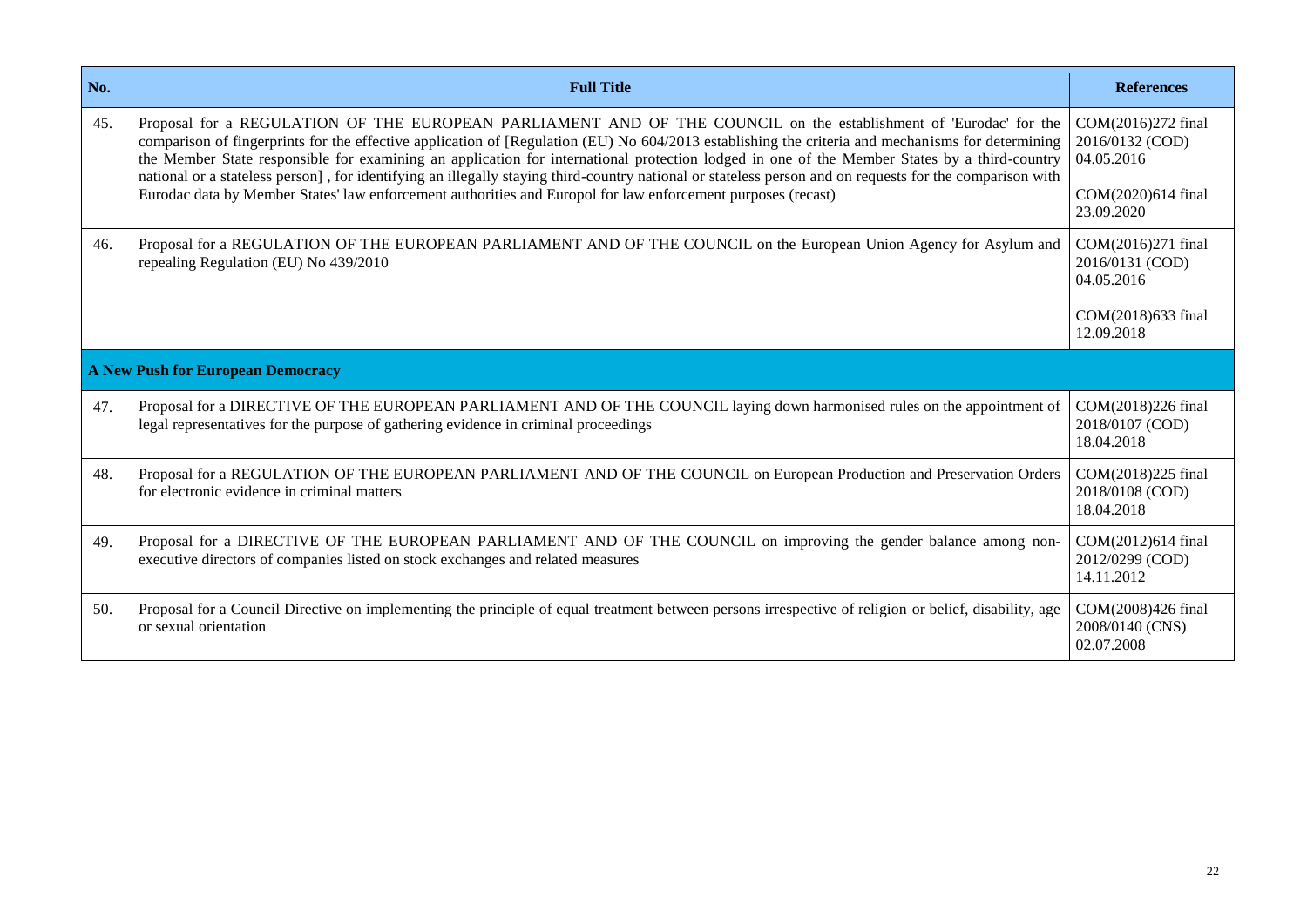# **Annex IV: Withdrawals<sup>3</sup>**

| No. | <b>References</b>                     | <b>Title</b>                                                                                                                                                                                                                                                                                     | <b>Reasons for withdrawal</b>                                                                                                                                                                                                                                                                                                                                                                                      |  |  |
|-----|---------------------------------------|--------------------------------------------------------------------------------------------------------------------------------------------------------------------------------------------------------------------------------------------------------------------------------------------------|--------------------------------------------------------------------------------------------------------------------------------------------------------------------------------------------------------------------------------------------------------------------------------------------------------------------------------------------------------------------------------------------------------------------|--|--|
|     | <b>A European Green Deal</b>          |                                                                                                                                                                                                                                                                                                  |                                                                                                                                                                                                                                                                                                                                                                                                                    |  |  |
| 1.  | COM(2020)136 final<br>2020/0052 (NLE) | Proposal for a COUNCIL DECISION on the position to be taken on behalf of the European<br>Union in the Assembly of the Lisbon Union                                                                                                                                                               | Obsolete: in the context of the Covid-19 crisis, the<br>Assembly of the Lisbon Union will not take any<br>legally binding decision in 2020, including on<br>special contributions, which was the topic of this<br>proposal.                                                                                                                                                                                        |  |  |
| 2.  | COM(2020)182 final<br>2020/0072 (NLE) | Proposal for a COUNCIL DECISION on the position to be taken on behalf of the European<br>Union in the Convention for the Protection of the Marine Environment of the North-East<br>Atlantic on the integration of Macaronesia in the OSPAR maritime area                                         | Obsolete: the Secretariat of the Convention for the<br>Protection of the Marine Environment of the North-<br>East Atlantic (OSPAR) has announced the<br>withdrawal of the proposal for the integration of<br>Macaronesia in the OSPAR maritime area.                                                                                                                                                               |  |  |
| 3.  | COM(2010)154 final<br>2010/0084 (APP) | Proposal for a Council Decision on the conclusion of the Agreement in the form of an<br>Exchange of Letters between the European Union and the Republic of Chile on the conclusion<br>of the Understanding concerning the conservation of swordfish stocks in the South-Eastern<br>Pacific Ocean | Obsolete: the subject of this proposal has been<br>superseded by the accession of Chile to the United<br>Nations Fish Stock Agreement (UNFSA), the<br>establishment of the South Pacific Regional<br>Fisheries Organisation (SPRFMO) - where both<br>Chile and the EU are Members - and Chile's<br>cooperating non-contracting party status in the<br>Inter-American<br>Tropical<br>Convention<br>Tuna<br>(IATTC). |  |  |
| 4.  | COM(2011)252 final<br>2011/0109 (NLE) | Proposal for a COUNCIL DECISION on the conclusion of the Agreement on Air Transport<br>between the European Union and its Member States, of the one part, and the Federative<br>Republic of Brazil, of the other part                                                                            | Obsolete: the negotiations at EU-level with Brazil<br>are currently not active anymore.                                                                                                                                                                                                                                                                                                                            |  |  |
| 5.  | COM(2008)92 final<br>2008/0040 (APP)  | Proposal for a COUNCIL DECISION on the signature and provisional application of the<br>Agreement between the European Community and the Republic of Kazakhstan on certain<br>aspects of air services                                                                                             | Obsolete: the negotiations at EU-level<br>with<br>Kazakhstan are currently not active anymore.                                                                                                                                                                                                                                                                                                                     |  |  |

 $\overline{3}$ <sup>3</sup> This list includes pending legislative proposals, which the Commission intends to withdraw within six months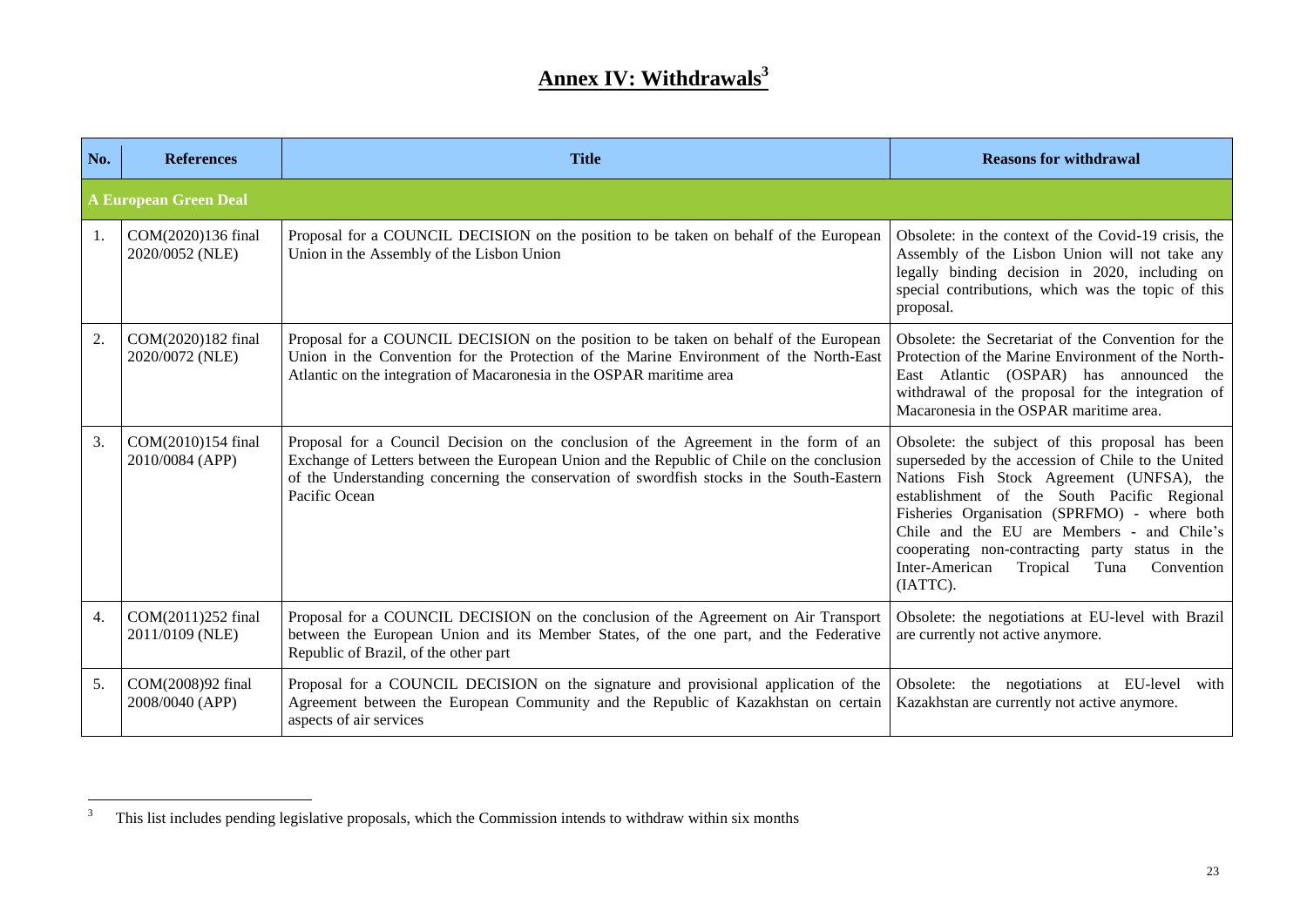| No. | <b>References</b>                       | <b>Title</b>                                                                                                                                                                                                                                                                                                                                                                                                                 | <b>Reasons for withdrawal</b>                                                                                                                                                                                                         |  |  |
|-----|-----------------------------------------|------------------------------------------------------------------------------------------------------------------------------------------------------------------------------------------------------------------------------------------------------------------------------------------------------------------------------------------------------------------------------------------------------------------------------|---------------------------------------------------------------------------------------------------------------------------------------------------------------------------------------------------------------------------------------|--|--|
|     | A Europe fit for the Digital Age        |                                                                                                                                                                                                                                                                                                                                                                                                                              |                                                                                                                                                                                                                                       |  |  |
| 6.  | COM(2016)823 final<br>2016/0402 (COD)   | Proposal for a DIRECTIVE OF THE EUROPEAN PARLIAMENT AND OF THE COUNCIL<br>on the legal and operational framework of the European services e-card introduced by<br>Regulation [ESC Regulation]                                                                                                                                                                                                                                | No foreseeable agreement: no progress has been<br>made by the co-legislators since 2018 and further<br>progress in unlikely.                                                                                                          |  |  |
| 7.  | COM(2016)824 final<br>2016/0403 (COD),  | Proposal for a REGULATION OF THE EUROPEAN PARLIAMENT AND OF THE<br>COUNCIL introducing a European services e-card and related administrative facilities                                                                                                                                                                                                                                                                      | No foreseeable agreement: no progress has been<br>made by the co-legislators since 2018 and further<br>progress in unlikely.                                                                                                          |  |  |
| 8.  | COM(2016)821 final<br>2016/0398 (COD)   | Proposal for a DIRECTIVE OF THE EUROPEAN PARLIAMENT AND OF THE COUNCIL<br>on the enforcement of the Directive 2006/123/EC on services in the internal market, laying<br>down a notification procedure for authorisation schemes and requirements related to services,<br>and amending Directive 2006/123/EC and Regulation (EU) No 1024/2012 on administrative<br>cooperation through the Internal Market Information System | No foreseeable agreement: prospects of finding a<br>compromise without jeopardising the objectives of<br>the proposal are unlikely. The Commission will take<br>measures to ensure the full enforcement of the<br>Services Directive. |  |  |
| 9.  | COM(2019)441 final<br>2019/0207 (NLE)   | Proposal for a COUNCIL DECISION on the conclusion, on behalf of the European Union and<br>its Member States, of the Protocol to the Cooperation Agreement on a Civil Global Navigation<br>Satellite System (GNSS) between the European Community and its Member States and<br>Ukraine to take account of the accession of the Republic of Bulgaria, the Republic of Croatia<br>and Romania to the European Union             | Obsolete: the Cooperation Agreement on a Civil<br>Global Navigation Satellite System (GNSS)<br>between the European Community and its Member<br>States and Ukraine expired in December 2018.                                          |  |  |
|     | <b>An Economy that works for People</b> |                                                                                                                                                                                                                                                                                                                                                                                                                              |                                                                                                                                                                                                                                       |  |  |
| 10. | COM(2019)354 final<br>2019/0161 (COD)   | Proposal for a REGULATION OF THE EUROPEAN PARLIAMENT AND OF THE<br>COUNCIL on a governance framework for the budgetary instrument for convergence and<br>competitiveness for the euro area                                                                                                                                                                                                                                   | Obsolete: the withdrawal of this proposal was<br>announced in the context of the proposal for a<br>Regulation establishing a Recovery and Resilience<br>Facility (COM(2020)408).                                                      |  |  |
| 11. | COM(2018)391 final<br>2018/0213 (COD)   | Proposal for a REGULATION OF THE EUROPEAN PARLIAMENT AND OF THE<br>COUNCIL on the establishment of the Reform Support Programme                                                                                                                                                                                                                                                                                              | Obsolete: the withdrawal of this proposal was<br>announced in the context of the proposal for a<br>Regulation establishing a Recovery and Resilience<br>Facility (COM(2020)408).                                                      |  |  |
| 12. | COM(2019)399 final<br>2019/0183 (COD)   | Proposal for a REGULATION OF THE EUROPEAN PARLIAMENT AND OF THE<br>COUNCIL amending Council Regulation (EC) No 2012/2002 in order to provide financial<br>assistance to Member States to cover serious financial burden inflicted on them following a<br>withdrawal of the United Kingdom from the Union without an agreement                                                                                                | Obsolete: the proposal was originally tabled as a<br>contingency measure in case of a no-deal Brexit and<br>now obsolete in view of the Withdrawal Agreement<br>concluded.                                                            |  |  |